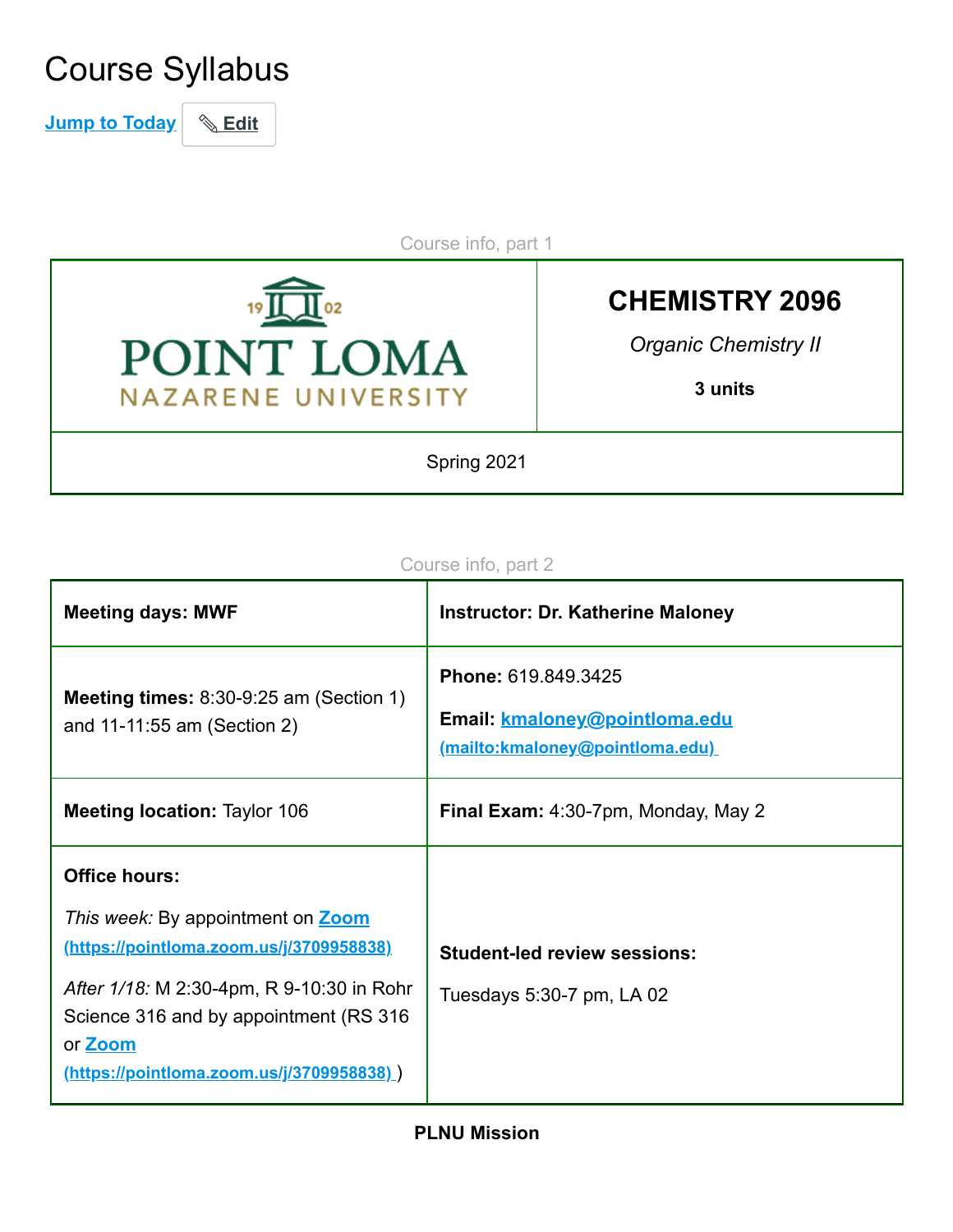#### **To Teach ~ To Shape ~ To Send**

Point Loma Nazarene University exists to provide higher education in a vital Christian community where minds are engaged and challenged, character is modeled and formed, and service is an expression of faith. Being of Wesleyan heritage, we strive to be a learning community where grace is foundational, truth is pursued, and holiness is a way of life.

#### **COURSE DESCRIPTION**

Examination of basic organic chemistry from a mechanistic perspective and the use of synthetic procedures.

#### **COURSE LEARNING OUTCOMES**

| <b>Chemistry 304 Goals</b>                                                                                   | <b>Chemistry 304 Outcomes</b>                                                                                                                                                                                                                                                                                                                                                                                                                                                                      |
|--------------------------------------------------------------------------------------------------------------|----------------------------------------------------------------------------------------------------------------------------------------------------------------------------------------------------------------------------------------------------------------------------------------------------------------------------------------------------------------------------------------------------------------------------------------------------------------------------------------------------|
| Students will                                                                                                | Students will be able to                                                                                                                                                                                                                                                                                                                                                                                                                                                                           |
| learn to speak and think in the<br>language of organic chemistry.                                            | • translate between the names and formulas of organic<br>compounds, particularly aromatic compounds, carboxylic<br>acids and derivatives, aldehydes, ketones,<br>organometallic reagents, and amines.<br>identify important named reactions in organic<br>synthesis, including the Diels-Alder reaction, Friedel-<br>Crafts alkylation & acylation, Sharpless epoxidation,<br>Grignard reaction, the aldol, Claisen and Michael<br>reactions, the Robinson annulation, and the Suzuki<br>reaction. |
| recognize the relationship between<br>electronic structure and reaction<br>selectivity.                      | provide the starting materials, reagents, or products of<br>common reactions of alkanes, alkenes, alkynes,<br>alcohols, benzene derivatives, organometallic reagents,<br>carboxylic acids and their derivatives, aldehydes,<br>ketones, and amines.<br>•  draw curved-arrow mechanisms for a variety of<br>chemical transformations.<br>explain the regio- and stereo-chemical outcome of a<br>reaction using mechanistic reasoning.                                                               |
| use steric and electronic arguments<br>to predict the rate and product<br>distribution of organic reactions. | •  predict the relative stability of species (including<br>alkenes, radicals, cations and anions) on the basis of                                                                                                                                                                                                                                                                                                                                                                                  |

Course learning outcomes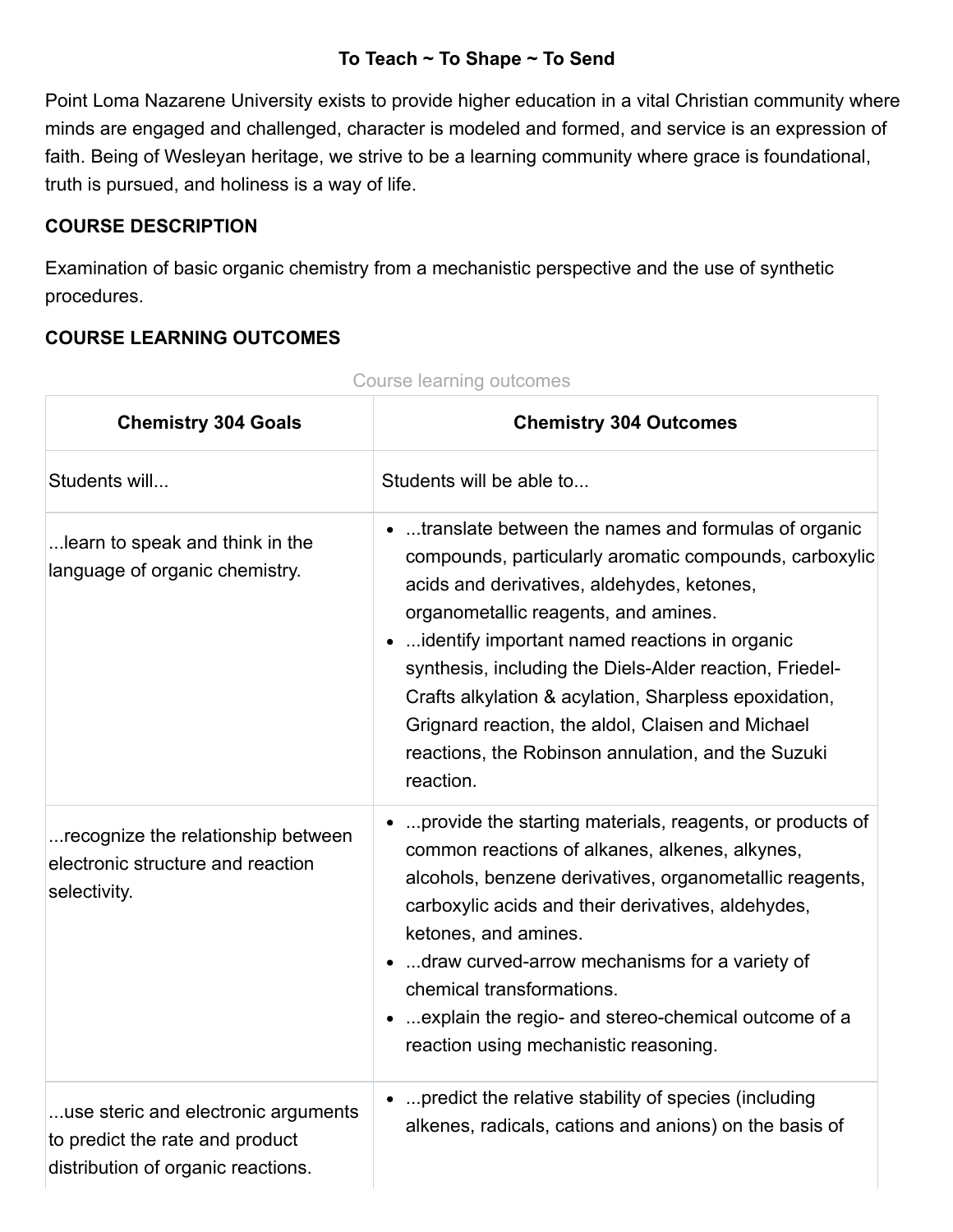|                                                                                                                                  | arguments such as resonance, inductive effects,<br>conjugation, and hyperconjugation.<br>draw reaction coordinate diagrams for common<br>organic reactions, labeling the reactant(s), product(s),<br>transition state(s), and any intermediates.<br>explain reaction rate and product distribution on the<br>basis of relative energy of reactants, intermediates,<br>transition states, and products of a reaction. |
|----------------------------------------------------------------------------------------------------------------------------------|----------------------------------------------------------------------------------------------------------------------------------------------------------------------------------------------------------------------------------------------------------------------------------------------------------------------------------------------------------------------------------------------------------------------|
| understand strategies for designing<br>efficient syntheses of target molecules.                                                  | propose a reaction or series of reactions that would<br>lead to a given target molecule.<br>justify the selection of one route over another on the<br>basis of reaction rate or selectivity.                                                                                                                                                                                                                         |
| use infrared (IR) and nuclear<br>magnetic resonance (NMR)<br>spectroscopy for elucidating the<br>structure of organic molecules. | use infrared spectral data to infer the functional groups<br>present in an unknown carbon compound.<br>analyze 1D $1H NMR$ data – including chemical shift,<br>integration, and splitting information – to infer the<br>electronic environment, equivalence, and proximity of<br>hydrogen atoms in an organic compound.                                                                                              |

**Program Learning Outcomes:** CHEM PLO 2 (GC, IR) and BCHM PLO 3 (GC, IR) will be assessed directly by faculty laboratory instructors' observation of students' use of instruments in the accompanying laboratory (CHE2096L).

# **REQUIRED TEXTS AND RECOMMENDED STUDY RESOURCES**

Janice Gorzynski Smith *Organic Chemistry*, 6<sup>th</sup> Edition, and Connect online homework access are required. The accompanying *study guide/solutions manual* is an optional but useful aid.

A *molecular model set* will be a tremendous asset for visualizing three-dimensional structures.

*Preparing for Your ACS Examination in Organic Chemistry, The Official Guide*, published by the American Chemical Society is an optional but useful aid in preparing for the final exam.

More information about resources can be found **[here](https://canvas.pointloma.edu/courses/60058/pages/course-materials)**.

# **COURSE SCHEDULE AND ASSIGNMENTS**

Note: This schedule is subject to change. Any substantial changes (i.e. changes to anything other than *Details* or *Readings*) will be announced on the *Announcements* page in Canvas, and modified here in the *Syllabus*. Up-to-date reading assignments will also be listed in each Weekly Overview.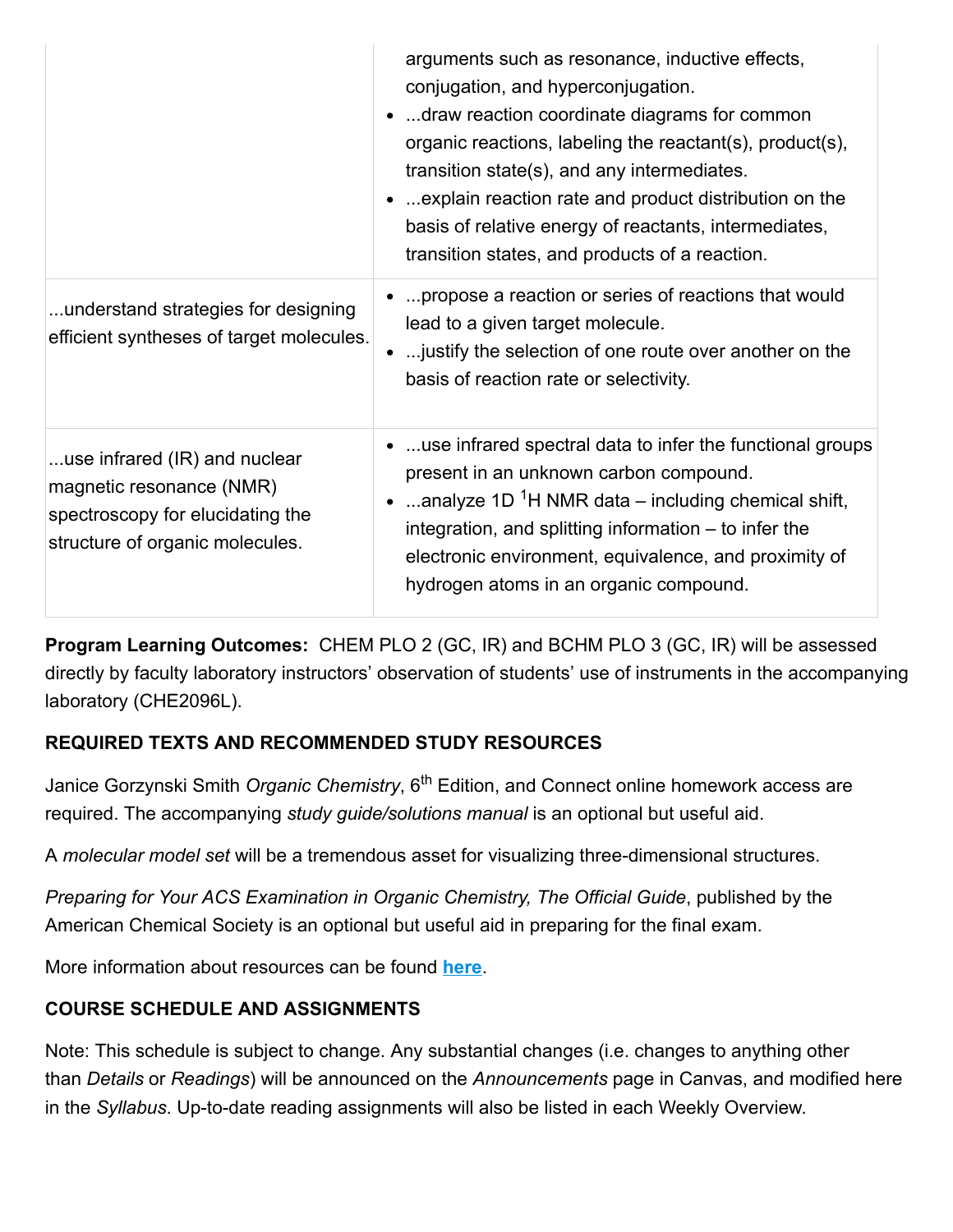Unless otherwise stated, all Intro Problems and EdPuzzle videos are due before the start of class. All other assignments are due by 11:59pm.

Course schedule

| <b>WEEK</b>             | <b>DAY</b> | <b>TOPIC</b>                                                      | <b>READING/NOTES</b>   |  |
|-------------------------|------------|-------------------------------------------------------------------|------------------------|--|
|                         | $T$ 1/11   | <b>Review</b>                                                     | Review Ch 1-11, 13, 14 |  |
| 1                       | W 1/12     | <b>Review</b>                                                     | Review Ch 1-11, 13, 14 |  |
|                         | F 1/14     | Reduction of alkenes, alkynes & alkyl<br>halides                  | 12.1-12.3, 12.5, 12.6  |  |
|                         | M 1/17     | MLK day - no class                                                |                        |  |
| $\overline{2}$          | W 1/19     | Oxidation of alkenes, alkynes & alcohols                          | 12.7-12.12, 12.15      |  |
|                         | R 1/20     | Assignment 1 Due (CONNECT only)                                   |                        |  |
|                         | F 1/21     | Finish Redox & Quiz: Chapter 12                                   | 12.4                   |  |
|                         | M 1/24     | Radical halogenation of alkanes                                   | 13.1-13.8              |  |
| 3                       | W 1/26     | Radical addition & polymerization of<br>alkenes                   | 13.10, 13.13, 13.14    |  |
|                         | F 1/28     | Resonance and allylic carbocations                                | 14.1-14.6              |  |
|                         | M 1/31     | Conjugated alkenes & UV light                                     | 14.8-14.11, 14.15      |  |
| $\overline{4}$          | W 2/2      | Introduction to the Diels-Alder reaction                          | 14.12-14.14            |  |
|                         | R 2/3      | <b>Assignment 2 Due</b>                                           |                        |  |
|                         | F2/4       | Stereochemistry of the Diels-Alder reaction                       | $14.13c - 14.13d$      |  |
|                         | M 2/7      | Benzene & aromaticity                                             | 15.1-15.4, 15.6-15.8   |  |
| W 2/9<br>$\overline{5}$ |            | Exam 1: Chapters 12-14                                            |                        |  |
|                         | F 2/11     | Electrophilic aromatic substitution (EArS)                        | 16.1-16.4              |  |
|                         | M 2/14     | Friedel-Crafts alkylation and acylation                           | 16.5                   |  |
| 6                       | T 2/15     | <b>Assignment 3 Due</b>                                           |                        |  |
|                         | W 2/16     | Directing effects in EArS                                         | 16.6-16.11             |  |
|                         | $F$ 2/18   | Synthesis of benzene derivatives                                  | 16.12, 16.16-16.16     |  |
| $\overline{7}$          | M 2/21     | Properties and reactions of carboxylic acids 19.1-19.3, 19.6-19.9 |                        |  |
|                         |            |                                                                   |                        |  |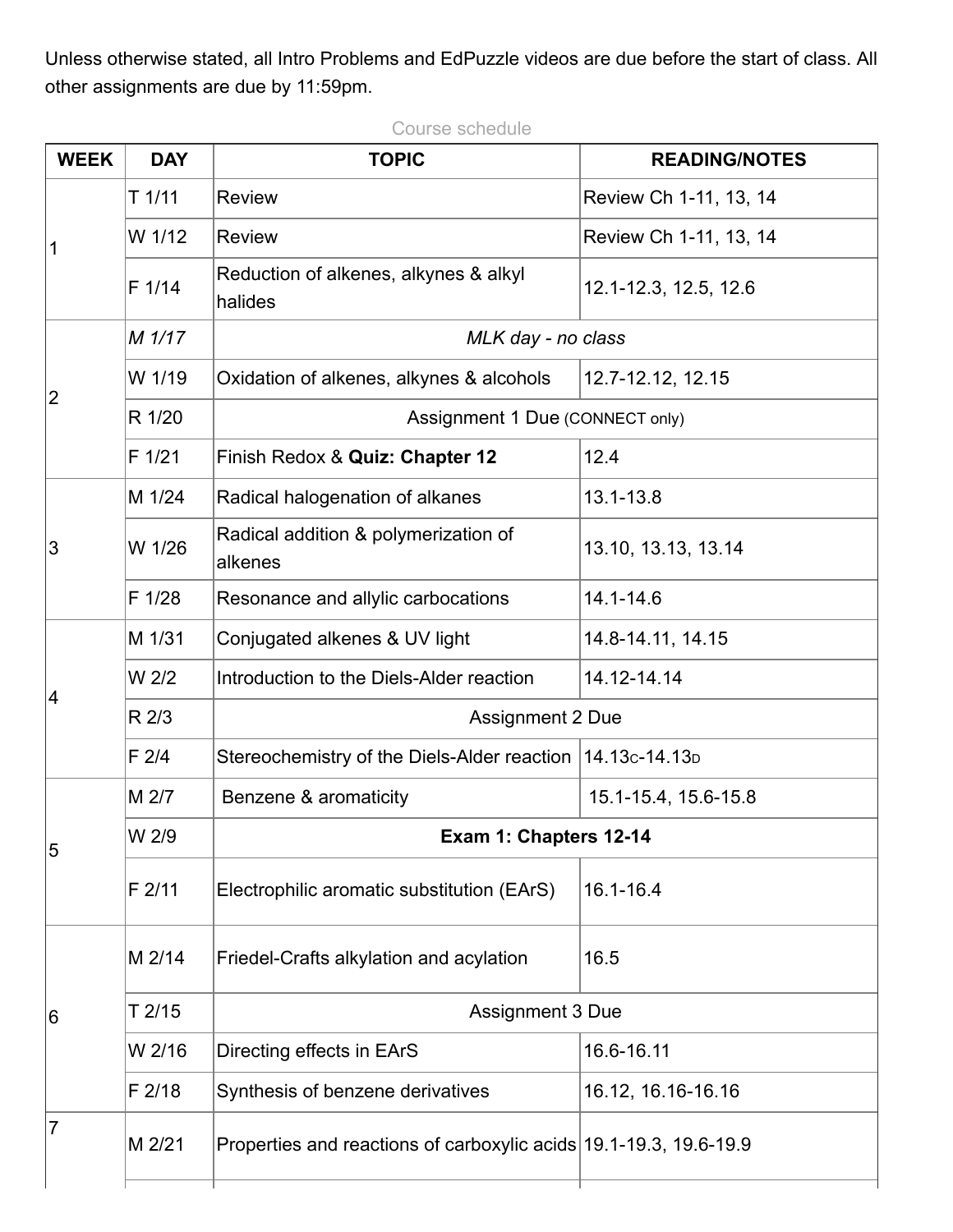|    | W 2/23       | Oxidation and reduction of aldehydes &<br>ketones                         | 17.1-17.4, 17.7, 17.8                               |
|----|--------------|---------------------------------------------------------------------------|-----------------------------------------------------|
|    | $F$ 2/25     | Asymmetric reductions: reduction of esters,<br>amides, and acid chlorides | 17.5-17.7                                           |
|    |              | <b>Assignment 4 Due</b>                                                   |                                                     |
|    | M 2/28       | Exam 2: Chapters 15-17.8, 19                                              |                                                     |
| 8  | W 3/2        | Organometallica, part I: Organolithium and<br>Grignard reagents           | 17.9-17.11, 17.14                                   |
|    | F 3/4        | Organometallica, part II: Organocuprates<br>and synthesis                 | 17.13, 17.15, 17.17                                 |
|    | $3/7 - 3/11$ | Spring Break - no class                                                   |                                                     |
|    | M 3/14       | Organometallica, part III: Metal-catalyzed<br>cross-coupling reactions    | 24.1-24.3                                           |
|    | T3/15        | <b>Assignment 5 Due</b>                                                   |                                                     |
| 9  | W 3/16       | Properties and synthesis of aldehydes &<br>ketones                        | 18.1-18.3, 18.5                                     |
|    | F 3/18       | Reactions of aldehydes & ketones<br>(featuring the Wittig reaction)       | 18.6-18.9, 18.12                                    |
|    | M 3/21       | Imines, enamines, and acetals                                             | 18.10-18.14                                         |
|    | W 3/23       | <b>National ACS Meeting - no class</b>                                    |                                                     |
| 10 | F 3/25       | Properties and synthesis of carboxylic acid<br>derivatives                | 20.1-20.4, 20.9 plus 19.1-19.3 re:<br>nitriles only |
|    |              | Assignment 6 Due (CONNECT only)                                           |                                                     |
|    | M 3/28       | Exam 3: Chapters 17.9-18, 24                                              |                                                     |
| 11 | W 3/30       | Substitution reactions of carboxylic acid<br>derivatives                  | 20.6-20.8, 20.10, 20.12, 19.12                      |
|    | F 4/1        | Polymers                                                                  | 20.15, Chapter 28                                   |
| 12 | M 4/4        | Enols and enolates: Acidity of the hydrogen 21.1-21.5                     |                                                     |
|    | T 4/5        | Assignment 7 Due (CONNECT only)                                           |                                                     |
|    | W 4/6        | Reactions at the carbon                                                   | 21.4, 21.6-21.8                                     |
|    | F 4/8        | The aldol reaction                                                        | 22.1-22.4                                           |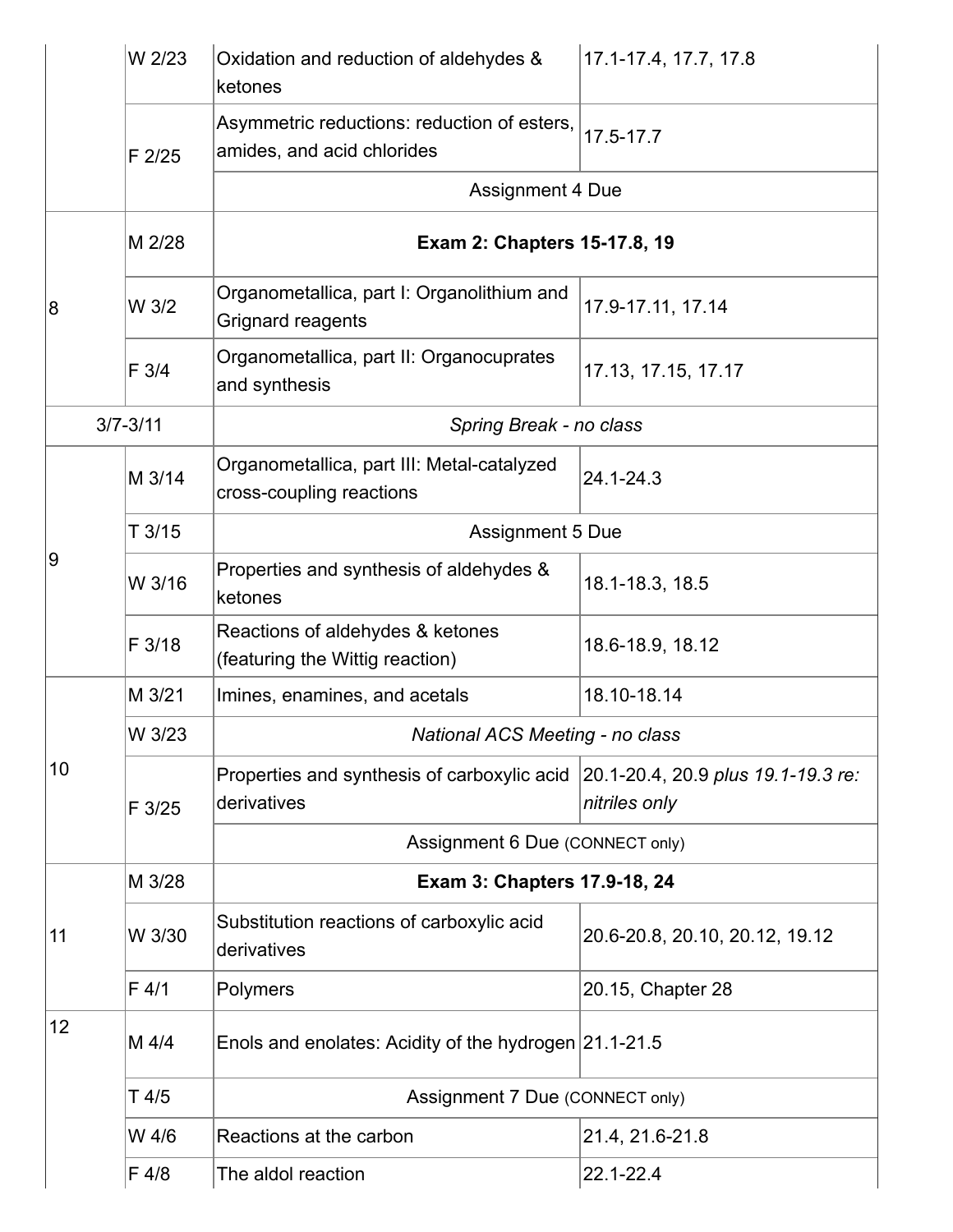|                       | M 4/11        | The Claisen reaction                                                          | 22.5-22.7                    |  |
|-----------------------|---------------|-------------------------------------------------------------------------------|------------------------------|--|
| 13                    | W 4/13        | Conjugate addition reactions: the Michael<br>reaction and Robinson annulation | 22.8, 22.9, Review 17.15     |  |
|                       | R 5/27-M 5/31 | Easter recess - no class                                                      |                              |  |
|                       | W 6/2         | Review: Reactions of carbonyl compounds Chapters 17-22                        |                              |  |
| 14                    | R 6/3         | <b>Assignment 8 Due</b>                                                       |                              |  |
|                       | F 6/4         | Exam 4: Chapters 20-22                                                        |                              |  |
|                       | M 4/25        | Properties of amines                                                          | 23.1-23.3, 23.7, 23.9, 23.10 |  |
| 15                    | W 4/27        | Introduction to carbohydrates & Fischer<br>projections                        | 26.1-26.3, 26.6              |  |
|                       | R 4/28        | Assignment 9 Due (CONNECT only)                                               |                              |  |
|                       | F 4/29        | Final Exam Info                                                               | Handout: ACS Tips            |  |
| <b>Finals</b><br>week | M 5/2         | <b>Comprehensive Final Exam</b>                                               | 4:30-7pm, Location TBA       |  |

#### **ASSESSMENT AND GRADING**

**Introduction Problems -** A few short Introduction Problems will be assigned daily and will often be used to begin class discussion. The questions will be *based on that day's reading assignment* (which you can find in that week's Overview) and *will cover new material*. You should complete these problems before coming to class. Answers to Intro Problems will be graded for *participation* and *effort*.

**EdPuzzle Videos -** Short lecture videos may be provided to introduce the day's topic, in addition to the day's Intro Problems. Like the Intro Problems, these should be completed before coming to class.

**In-Class Exercises -** In-class Exercises will frequently be distributed (as paper copies in class, and as PDFs on Canvas) to help solidify concepts in that day's lecture. After class, you should upload a copy of your In-Class Exercise to Canvas to verify participation and effort.

**Assignments -** Problems requiring greater thought and reflection will be completed outside of class and will be due periodically throughout the course. Given the large class size and recognizing the need for rapid feedback, a portion of each assignment will be *electronic* and provided by Connect. If you bought a new book from the book store you already received access to Connect in your bundle; alternatively, access to Connect with the eBook can be purchased online for approximately \$133. The Connect format allows you to check your answer in real time. Note that the interface will only accept homework submissions up to the set due time and date.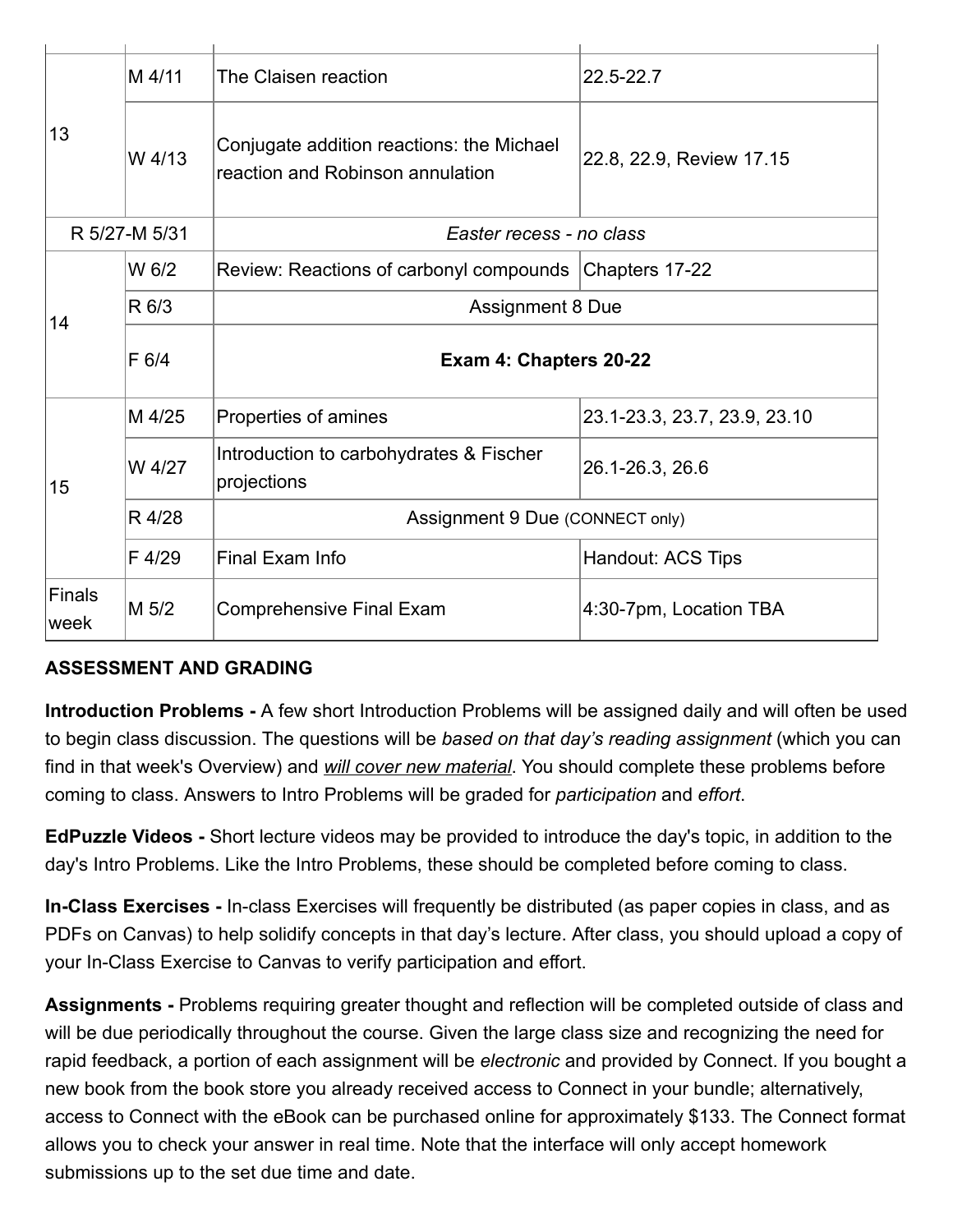Most assignments will also include a handwritten portion to give you a chance to practice skills (such as drawing organic mechanisms, or multistep synthesis) that don't lend themselves well to online chemistry homework systems. These problems will be submitted on Canvas and graded by a TA.

**Exams -** There will be one quiz (20 minutes, in class), four midterm exams (one hour each, in class) and one final (two hours). Despite focusing on recently-covered material, midterm exams are technically *cumulative* and may assume knowledge from CHE2094 or earlier in CHE2096.

The final exam is a *comprehensive* standardized multiple choice exam published by the American Chemical Society. You may find the ACS study guide (listed under **[Course Materials](https://canvas.pointloma.edu/courses/60058/pages/course-materials)**) helpful as you prepare for the final. See the course schedule for exam dates.

Makeup examinations will be given only for excused absences. In such cases, appropriate documentation must be provided within two working days of the end of the excused absence.

**Organic Learning Community (OLC) - Learning a challenging subject like organic chemistry is easier** with the help of a regular study group. For each week that you meet with your study group for at least 1 hour, answer a couple questions about your session, and provide documentation of the meeting (e.g. a screenshot or photo), you can receive 1 *extra credit* point toward your Participation grade. (That's in addition to the benefit you'll get from that hour of focused study time!) You can connect with others looking for a study group **[here](https://canvas.pointloma.edu/courses/60058/pages/organic-learning-community-study-group-sign-up-page)**.

The activities described above will contribute to your total course grade according to the following distribution:

| Intro Problems & EdPuzzle videos | 10% |
|----------------------------------|-----|
| In-class participation           | 10% |
| <b>Homework Assignments</b>      | 15% |
| Quiz & Midterm Exams             | 45% |
| Final Exam                       | 20% |

| Grade distribution |  |  |
|--------------------|--|--|
|--------------------|--|--|

Student grades will be posted in the Canvas grade book as they are graded (and no later than one week after each deadline). Final grades will be posted to Workday (NOT to Canvas) within one week of the end of the class. Grades will be based on the following:

#### **Standard Grade Scale Based on Percentages**

|            |                             | A 93-100 B+ 87-89 C+ 77-79 D+ 67-69 F Less than 59 |
|------------|-----------------------------|----------------------------------------------------|
| l A- 90-92 | B 83-86   C 73-76   D 63-66 |                                                    |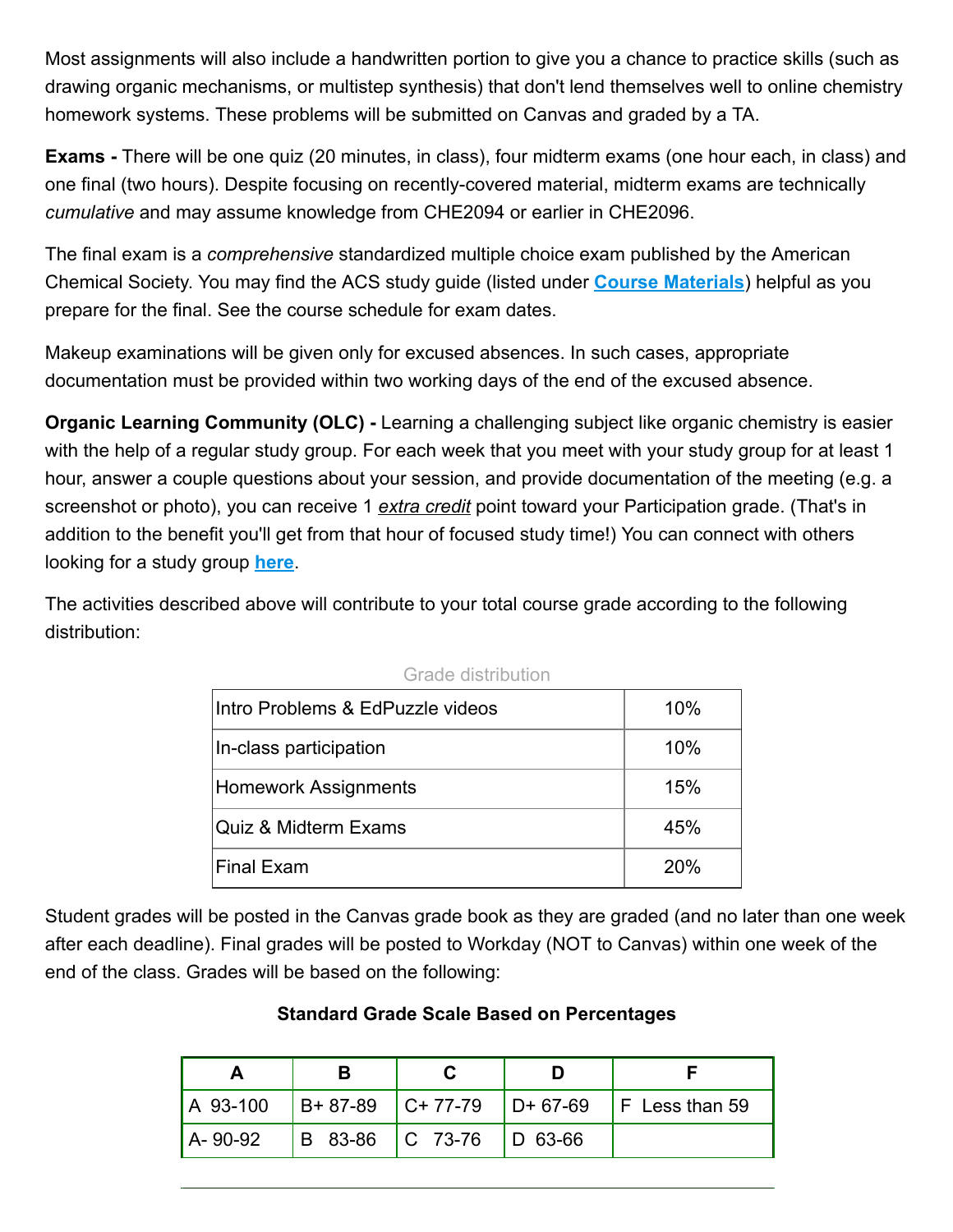|  | $\vert$ B-80-82 $\vert$ C-70-72 $\vert$ D-60-62 |  |
|--|-------------------------------------------------|--|

#### **STRATEGIES FOR SUCCESS IN CHE2096**

- 1. Focus on recognizing *patterns* and understanding *general concepts* that are applicable to a variety of situations rather than merely memorizing information.
- 2. Work practice problems (lots of them)! Extra practice problems from Smith will be posted in CONNECT. And *hide the answer key*. Often the most challenging part of a problem is figuring out what is being asked of you; don't skip practicing this skill!
- 3. Come prepared to class. This means *reading the assigned sections*, *completing the intro problems*, and *watching any posted videos*. The time you invest before class will be repaid in full when it comes time to study for the exams!
- 4. Get help if you don't understand something! The instructor is here for you.

If you don't believe me, check out the advice provided by students in past iterations of Prof. Maloney's OChem II class **[here](https://canvas.pointloma.edu/courses/60058/pages/advice-from-recent-students-in-maloneys-ochem-ii-class)**.

### **COURSE CREDIT HOUR INFORMATION**

In the interest of providing sufficient time to accomplish the stated Course Learning Outcomes, this class meets the PLNU credit hour policy for a 3 unit class delivered over 14 weeks. Specific details about how the class meets the credit hour requirement can be provided upon request. (Based on 37.5 hours of student engagement per credit hour.)

#### **STATE AUTHORIZATION**

State authorization is a formal determination by a state that Point Loma Nazarene University is approved to conduct activities regulated by that state. In certain states outside California, Point Loma Nazarene University is not authorized to enroll online (distance education) students. If a student moves to another state after admission to the program and/or enrollment in an online course, continuation within the program and/or course will depend on whether Point Loma Nazarene University is authorized to offer distance education courses in that state. It is the student's responsibility to notify the institution of any change in his or her physical location. Refer to the map on **State Authorization [\(https://www.pointloma.edu/offices/office-institutional-effectiveness-research/disclosures\)](https://www.pointloma.edu/offices/office-institutional-effectiveness-research/disclosures)** to view which states allow online (distance education) outside of California.

# **INCOMPLETES AND LATE ASSIGNMENTS**

Unless otherwise stated, all Intro Problems and EdPuzzle videos are due before the start of class. All other assignments (including uploads of In-Class Exercises) are due by 11:59pm. Incompletes will only be assigned in extremely unusual circumstances.

#### **PLNU COPYRIGHT POLICY**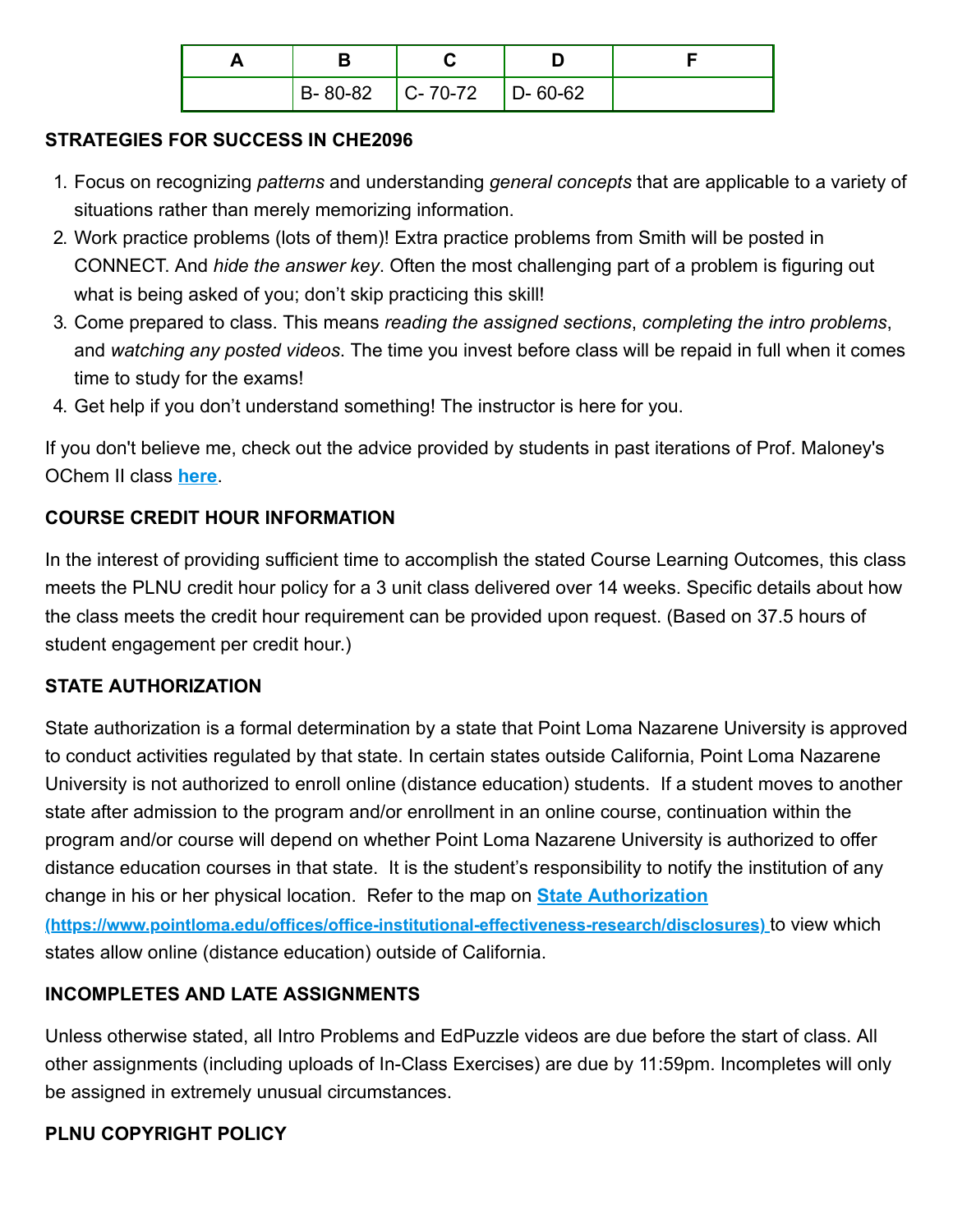Point Loma Nazarene University, as a non-profit educational institution, is entitled by law to use materials protected by the US Copyright Act for classroom education. Any use of those materials outside the class may violate the law.

### **PLNU ACADEMIC HONESTY POLICY**

Students should demonstrate academic honesty by doing original work and by giving appropriate credit to the ideas of others. Academic dishonesty is the act of presenting information, ideas, and/or concepts as one's own when in reality they are the results of another person's creativity and effort. A faculty member who believes a situation involving academic dishonesty has been detected may assign a failing grade for that assignment or examination, or, depending on the seriousness of the offense, for the course. Faculty should follow and students may appeal using the procedure in the university Catalog. See **Academic Policies [\(http://catalog.pointloma.edu/content.php?catoid=18&navoid=1278\)](http://catalog.pointloma.edu/content.php?catoid=18&navoid=1278)** for definitions of kinds of academic dishonesty and for further policy information.

### **PLNU ACADEMIC ACCOMMODATIONS POLICY**

PLNU is committed to providing equal opportunity for participation in all its programs, services, and activities. Students with disabilities may request course-related accommodations by contacting the Educational Access Center (EAC), located in the Bond Academic Center (EAC@pointloma.edu or 619- 849-2486). Once a student's eligibility for an accommodation has been determined, the EAC will issue an academic accommodation plan ("AP") to all faculty who teach courses in which the student is enrolled each semester.

PLNU highly recommends that students speak with their professors during the first two weeks of each semester/term about the implementation of their AP in that particular course and/or if they do not wish to utilize some or all of the elements of their AP in that course.

Students who need accommodations for a disability should contact the EAC as early as possible (i.e., ideally before the beginning of the semester) to assure appropriate accommodations can be provided. It is the student's responsibility to make the first contact with the EAC.

# **PLNU ATTENDANCE AND PARTICIPATION POLICY**

Regular and punctual attendance at all synchronous class sessions is considered essential to optimum academic achievement. If the student is absent for more than 10 percent of class sessions, the faculty member will issue a written warning of de-enrollment. If the absences exceed 20 percent, the student may be de-enrolled without notice until the university drop date or, after that date, receive the appropriate grade for their work and participation. In some courses, a portion of the credit hour content will be delivered asynchronously and attendance will be determined by submitting the assignments by the posted due dates. See **Academic Policies (http://catalog.pointloma.edu/content.php? catoid=18&navoid=1278)** [in the Undergraduate Academic Catalog. If absences exceed these](http://catalog.pointloma.edu/content.php?catoid=18&navoid=1278) limits but are due to university excused health issues, an exception will be granted.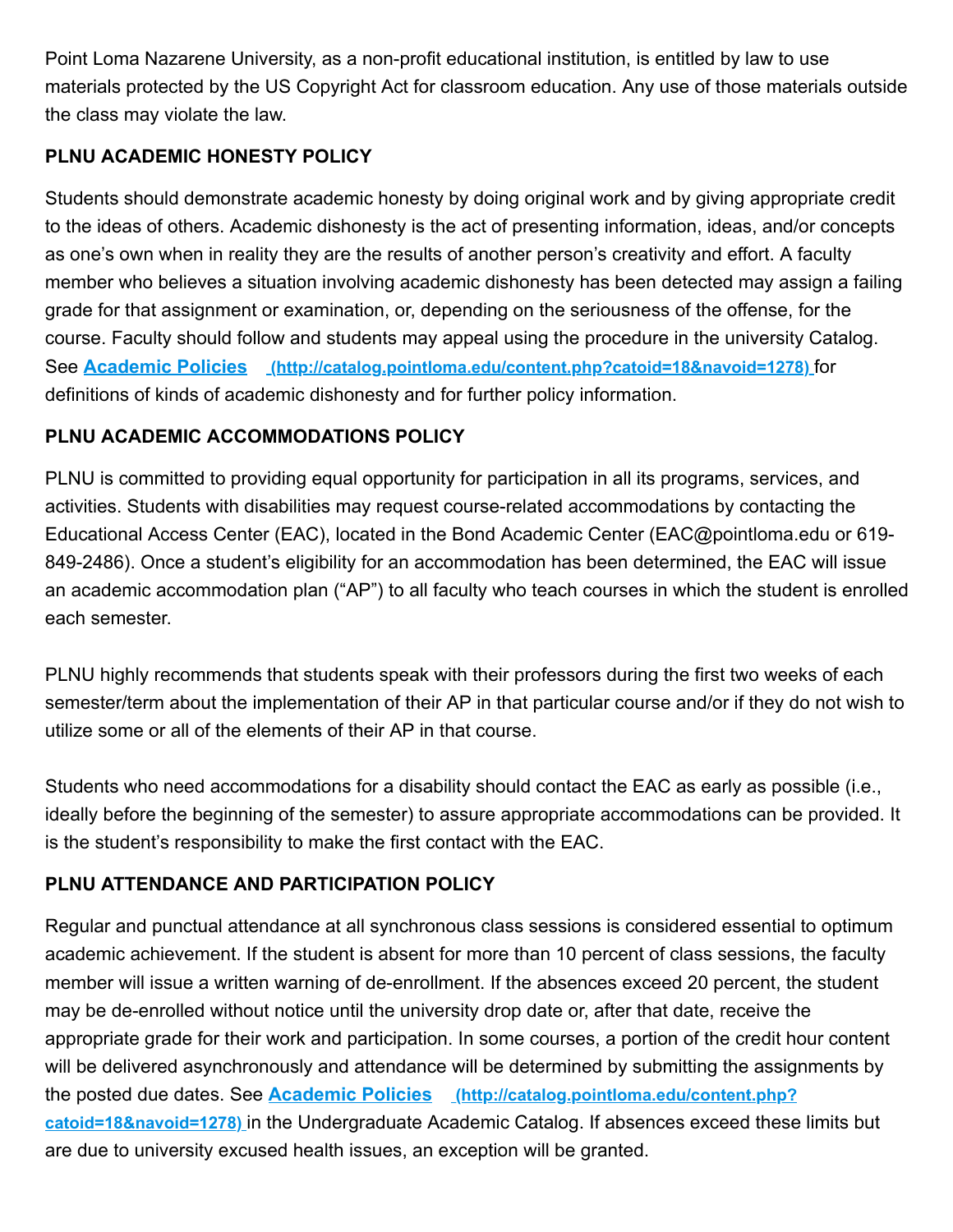#### **SPIRITUAL CARE**

Please be aware PLNU strives to be a place where you grow as whole persons. To this end, we provide resources for our students to encounter God and grow in their Christian faith. If students have questions, a desire to meet with the chaplain or have prayer requests you can contact

the **Office of Spiritual Development [\(https://www.pointloma.edu/offices/spiritual-development\)](https://www.pointloma.edu/offices/spiritual-development)**

#### **USE OF TECHNOLOGY**

In order to be successful in the online environment, you'll need to meet the minimum technology and system requirements; please refer to the *Technology and System Requirements*  **[\(https://help.pointloma.edu/TDClient/1808/Portal/KB/ArticleDet?ID=108349\)](https://help.pointloma.edu/TDClient/1808/Portal/KB/ArticleDet?ID=108349)** information.

Problems with technology do not relieve you of the responsibility of participating, turning in your assignments, or completing your class work.

#### **ASSIGNMENTS AT-A-GLANCE**

The table below lists our assignments and their due dates. Click on any assignment to review it.

# Course Summary:

| <b>Date</b>      | <b>Details</b>                                                                                                                                                  | <b>Due</b>       |
|------------------|-----------------------------------------------------------------------------------------------------------------------------------------------------------------|------------------|
| Tue Jan 11, 2022 | <b>empths Section 1 Zoom meeting</b><br><u>(CHE2096-1, 8:30am)</u><br>(https://canvas.pointloma.edu/calendar?<br>event id=116597&include contexts=course 60058) | 8:30am to 9:30am |
|                  | <b>E</b> Intro Problems 1: Getting to<br><u>know you</u><br>(https://canvas.pointloma.edu/courses/60058/assignments/745794)<br>(Section 1-CHE2096)              | due by 8:30am    |
|                  | <b>Section 2 Zoom meeting</b><br>酾<br><u>(CHE2096-2, 11am)</u><br>(https://canvas.pointloma.edu/calendar?<br>event id=116601&include contexts=course 60058)     | 11am to 12pm     |
|                  | <b>E</b> Intro Problems 1: Getting to<br><u>know you</u><br>(https://canvas.pointloma.edu/courses/60058/assignments/745794)<br>(Section 2-CHE2096)              | due by 11am      |
|                  | (https://canvas.pointloma.edu/courses/60058/assignments/745853                                                                                                  | due by 11:59pm   |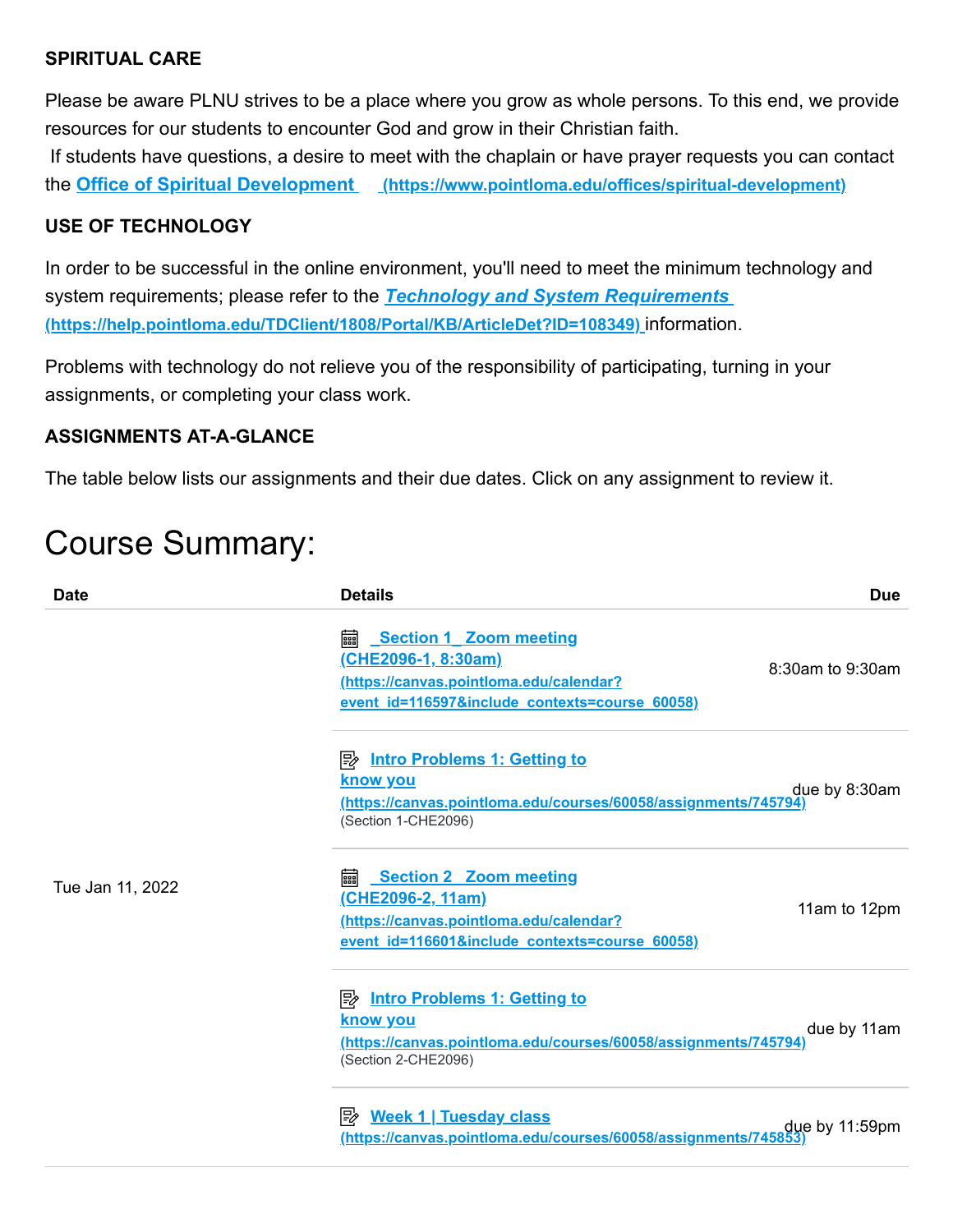| <b>Date</b>      | <b>Details</b>                                                                                                                                                | <b>Due</b>       |
|------------------|---------------------------------------------------------------------------------------------------------------------------------------------------------------|------------------|
|                  | <b>Section 1 Zoom meeting</b><br>酾<br><u>(CHE2096-1, 8:30am)</u><br>(https://canvas.pointloma.edu/calendar?<br>event id=116598&include contexts=course 60058) | 8:30am to 9:30am |
|                  | <u>Intro Problems 2</u><br>https://canvas.pointloma.edu/courses/60058/assignments/74582due by 8:30am<br>(Section 1-CHE2096)                                   |                  |
|                  | <u>≫ Week 1   Video 1: NMR review</u><br>https://canvas.pointloma.edu/courses/60058/assignments/74585due by 8:30am<br>(Section 1-CHE2096)                     |                  |
| Wed Jan 12, 2022 | <b>Section 2 Zoom meeting</b><br>酾<br><u>(CHE2096-2, 11am)</u><br>(https://canvas.pointloma.edu/calendar?<br>event id=116602&include contexts=course 60058)   | 11am to 12pm     |
|                  | <u>Intro Problems 2</u><br>(https://canvas.pointloma.edu/courses/60058/assignments/745825)due by 11am<br>(Section 2-CHE2096)                                  |                  |
|                  | <u>≫ Week 1   Video 1: NMR review</u><br>https://canvas.pointloma.edu/courses/60058/assignments/745854)due by 11am<br>(Section 2-CHE2096)                     |                  |
|                  | 吟<br><b>Week 1   Wednesday class</b><br>due by 11:59pm .<br><u>(https://canvas.pointloma.edu/courses/60058/assignments/745856)</u>                            |                  |
| Fri Jan 14, 2022 | <b>Section 1 Zoom meeting</b><br><u>(CHE2096-1, 8:30am)</u><br>(https://canvas.pointloma.edu/calendar?<br>event id=116599&include contexts=course 60058)      | 8:30am to 9:30am |
|                  | <b>Intro Problems 3</b><br>彫<br>due by 8:30am (https://canvas.pointloma.edu/courses/60058/assignments/746513)                                                 |                  |
|                  | <b>Reduction</b><br>(https://canvas.pointloma.edu/courses/60058/assignments/745855)<br>(Section 1-CHE2096)                                                    | due by 8:30am    |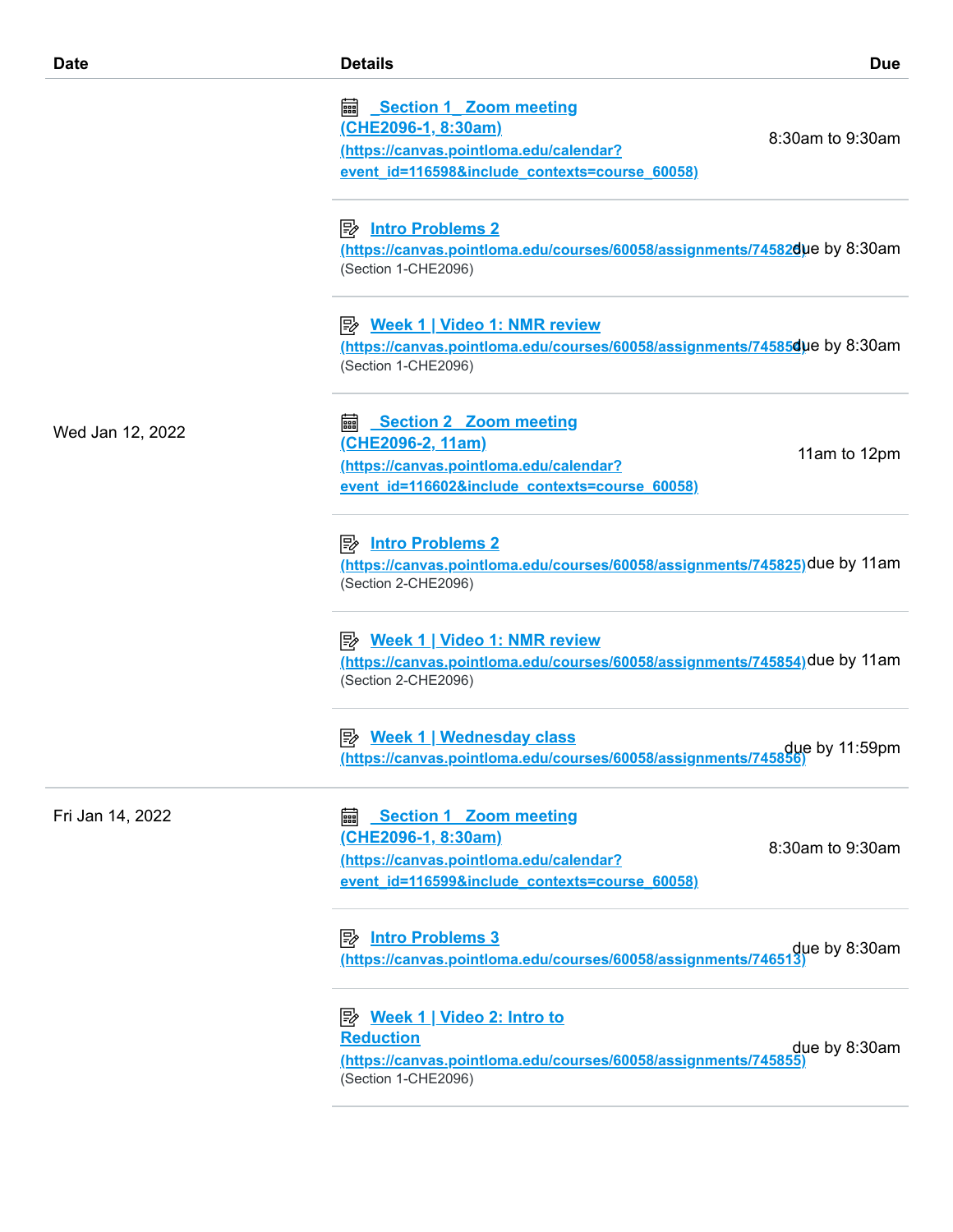| <b>Date</b>      | <b>Details</b>                                                                                                                                              | <b>Due</b>     |
|------------------|-------------------------------------------------------------------------------------------------------------------------------------------------------------|----------------|
|                  | <b>Section 2 Zoom meeting</b><br>酾<br><u>(CHE2096-2, 11am)</u><br>(https://canvas.pointloma.edu/calendar?<br>event id=116603&include contexts=course 60058) | 11am to 12pm   |
|                  | <b>Reduction</b><br>(https://canvas.pointloma.edu/courses/60058/assignments/745855)<br>(Section 2-CHE2096)                                                  | due by 11am    |
|                  | <u>≫ Week 1   Friday class</u><br>due by 11:59pm .<br><u>(https://canvas.pointloma.edu/courses/60058/assignments/745852)</u>                                |                |
| Sun Jan 16, 2022 | <b>Learning Community (OLC)</b><br>meeting<br>(https://canvas.pointloma.edu/courses/60058/assignments/753735)                                               | due by 11:59pm |
| Wed Jan 19, 2022 | <u>(https://canvas.pointloma.edu/courses/60058/assignments/748837)</u>                                                                                      |                |
|                  | <u>≫ Week 2   Video 1: Intro to</u><br><b>Oxidation</b><br>(https://canvas.pointloma.edu/courses/60058/assignments/745883)<br>(Section 1-CHE2096)           | due by 8:30am  |
|                  | <b>Oxidation</b><br>(https://canvas.pointloma.edu/courses/60058/assignments/745883)<br>(Section 2-CHE2096)                                                  | due by 11am    |
|                  | <b>B</b> Week 2   Wednesday class<br>due by 11:59pm<br>https://canvas.pointloma.edu/courses/60058/assignments/745882)                                       |                |
| Thu Jan 20, 2022 | <b>Assignment 1 (Connect only)</b><br>彫<br>due by 11:59pm<br>https://canvas.pointloma.edu/courses/60058/assignments/748804)                                 |                |
| Fri Jan 21, 2022 | <b>Intro Problems 5</b><br>吟<br>https://canvas.pointloma.edu/courses/60058/assignments/74584due by 8:30am<br>(Section 1-CHE2096)                            |                |
|                  | <b>Intro Problems 5</b><br>⊯≽<br>(https://canvas.pointloma.edu/courses/60058/assignments/745845)due by 11am<br>(Section 2-CHE2096)                          |                |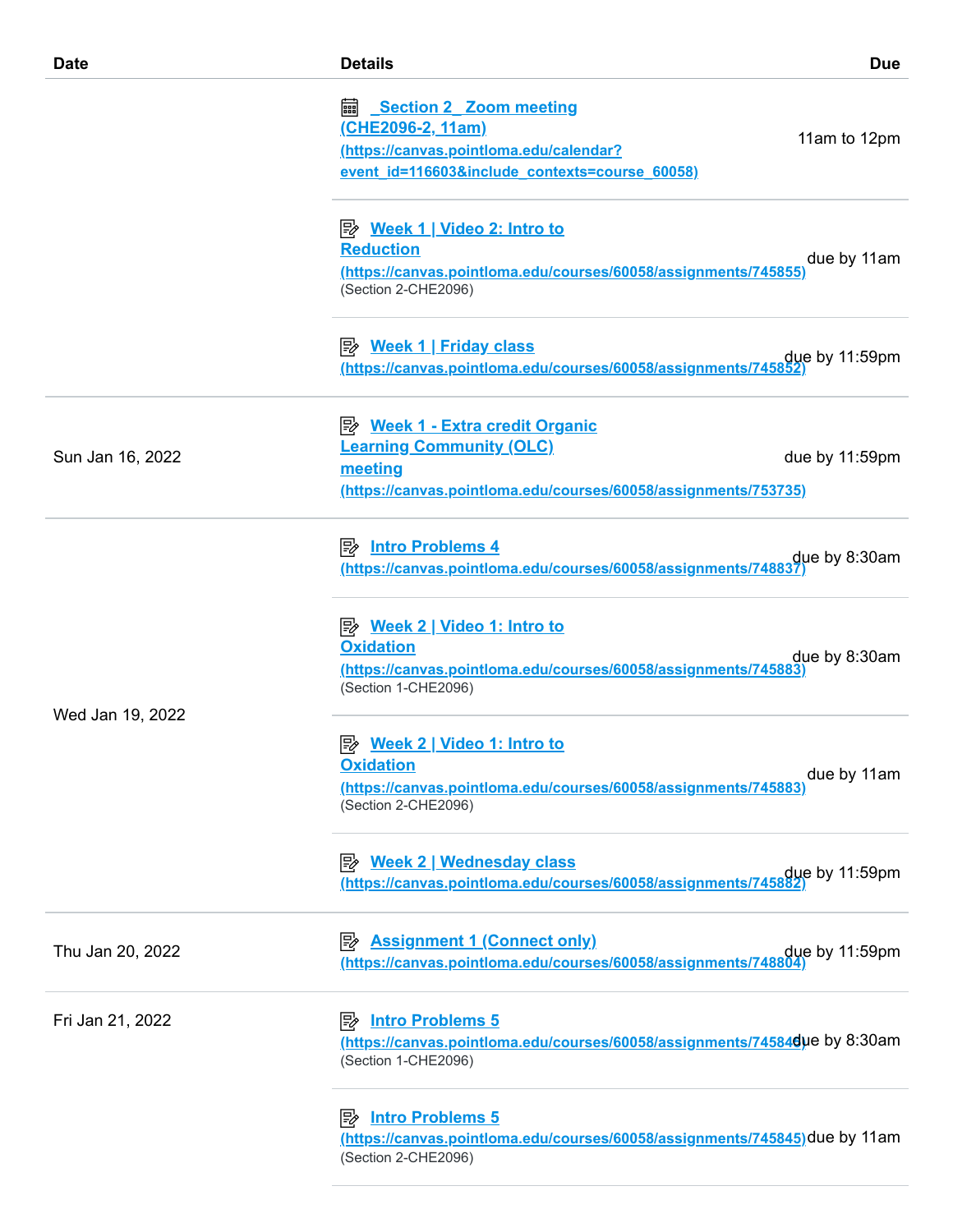| <b>Date</b>      | <b>Details</b>                                                                                                                                          | <b>Due</b>     |
|------------------|---------------------------------------------------------------------------------------------------------------------------------------------------------|----------------|
|                  | due by 11:59pm <u>(https://canvas.pointIoma.edu/courses/60058/assignments/745885)</u>                                                                   |                |
| Sun Jan 23, 2022 | <b>B</b> Week 2 - Extra credit Organic<br><b>Learning Community (OLC)</b><br>meeting<br>(https://canvas.pointloma.edu/courses/60058/assignments/753736) | due by 11:59pm |
| Mon Jan 24, 2022 | due by 11:59pm.<br><u>(https://canvas.pointIoma.edu/courses/60058/assignments/745881)</u>                                                               |                |
| Wed Jan 26, 2022 | <b>B</b> Week 3   Wednesday class<br>due by 11:59pm (https://canvas.pointloma.edu/courses/60058/assignments/745887)                                     |                |
| Thu Jan 27, 2022 | <b>B</b> Post-quiz reflection<br>due by 11:59pm.// <u>https://canvas.pointIoma.edu/courses/60058/assignments/745850</u>                                 |                |
| Fri Jan 28, 2022 | due by 11:59pm.<br><u>(https://canvas.pointloma.edu/courses/60058/assignments/745890)</u>                                                               |                |
| Sun Jan 30, 2022 | <b>B</b> Week 3 - Extra credit Organic<br><b>Learning Community (OLC)</b><br>meeting<br>(https://canvas.pointloma.edu/courses/60058/assignments/753737) | due by 11:59pm |
| Mon Jan 31, 2022 | due by 11:59pm<br>https://canvas.pointloma.edu/courses/60058/assignments/745886)                                                                        |                |
| Tue Feb 1, 2022  | <b>B</b> Assignment 2b (written)<br>due by 11:59pm (https://canvas.pointloma.edu/courses/60058/assignments/745797)                                      |                |
| Wed Feb 2, 2022  | P <sup>b</sup> Week 4   Wednesday class<br>due by 11:59pm<br><u>(https://canvas.pointloma.edu/courses/60058/assignments/745893)</u>                     |                |
| Fri Feb 4, 2022  | <u>≫ Week 4   Friday class</u><br>due by 11:59pm <u>(https://canvas.pointIoma.edu/courses/60058/assignments/745896)</u>                                 |                |
| Sun Feb 6, 2022  | <b>B</b> Week 4 - Extra credit Organic<br><b>Learning Community (OLC)</b><br>meeting<br>(https://canvas.pointloma.edu/courses/60058/assignments/745891) | due by 11:59pm |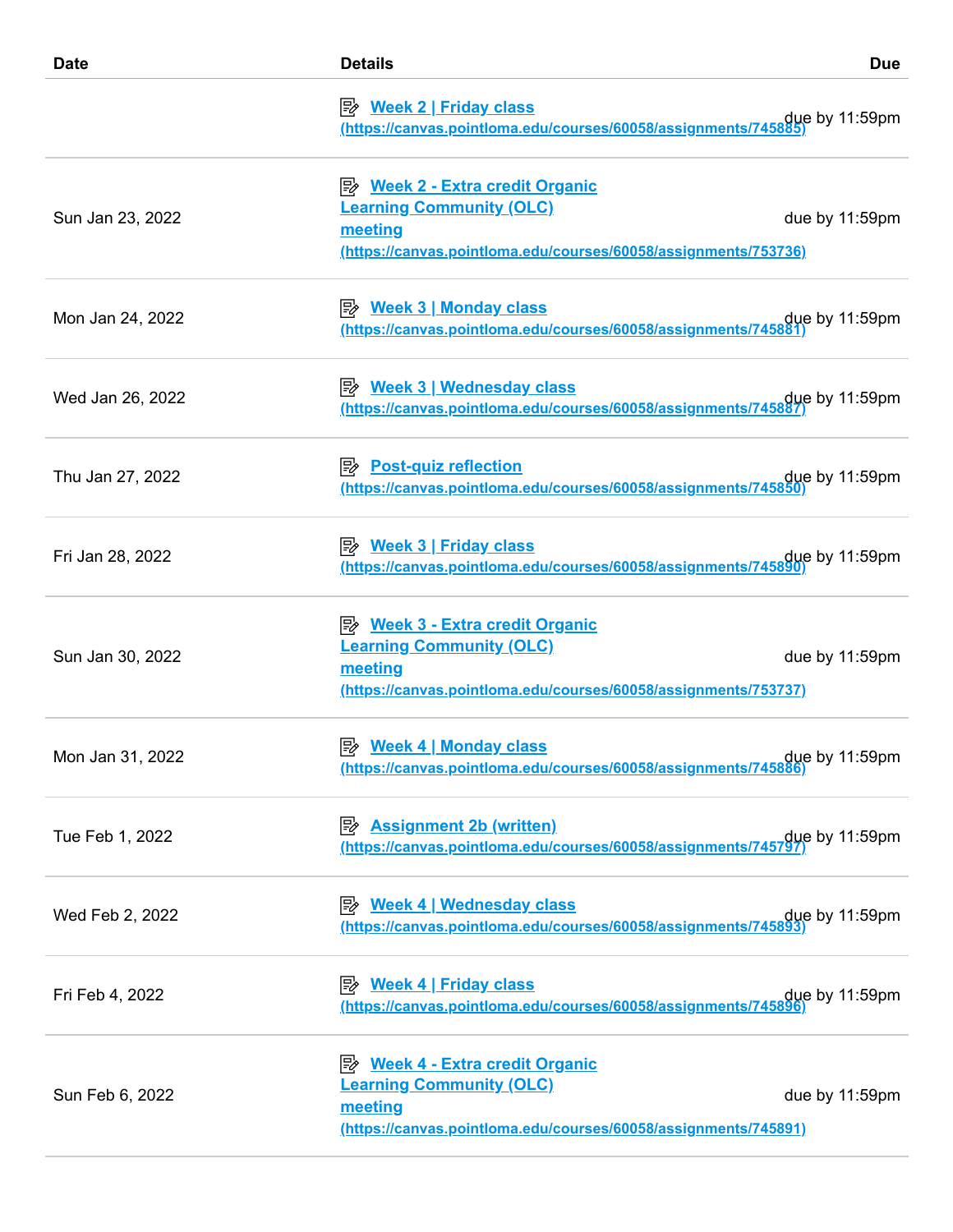| <b>Date</b>      | <b>Details</b>                                                                                                                                                                                                       | <b>Due</b>     |
|------------------|----------------------------------------------------------------------------------------------------------------------------------------------------------------------------------------------------------------------|----------------|
| Mon Feb 7, 2022  | due by 11:59pm due to the these formulations.<br>https://canvas.pointloma.edu/courses/60058/assignments/745892)                                                                                                      |                |
| Fri Feb 11, 2022 | due by 11:59pm.//https://canvas.pointloma.edu/courses/60058/assignments/745898.                                                                                                                                      |                |
| Sun Feb 20, 2022 | <b>B</b> Week 5 - Extra credit Organic<br><b>Learning Community (OLC)</b><br>meeting<br>(https://canvas.pointloma.edu/courses/60058/assignments/745897)                                                              | due by 11:59pm |
| Mon Feb 21, 2022 | <b>B</b> Week 6   Monday class<br>due by 11:59pm due to the these of the same of the series of the series of the series of the series of the seri<br>Methos://canvas.pointloma.edu/courses/60058/assignments/745902) |                |
| Tue Feb 22, 2022 | <b>B</b> Assignment 3b (written)<br>due by 11:59pm<br>https://canvas.pointloma.edu/courses/60058/assignments/745799)                                                                                                 |                |
| Wed Feb 23, 2022 | due by 11:59pm<br>https://canvas.pointloma.edu/courses/60058/assignments/745906)                                                                                                                                     |                |
| Fri Feb 25, 2022 | due by 11:59pm.//https://canvas.pointloma.edu/courses/60058/assignments/745901.https://canvas.pointloma.edu/                                                                                                         |                |
| Sun Feb 27, 2022 | <b>B</b> Week 6 - Extra credit Organic<br><b>Learning Community (OLC)</b><br>meeting<br>(https://canvas.pointloma.edu/courses/60058/assignments/745900)                                                              | due by 11:59pm |
| Mon Feb 28, 2022 | <u> <i>Week 7</i>   Monday class</u><br>due by 11:59pm.//https://canvas.pointloma.edu/courses/60058/assignments/745909                                                                                               |                |
| Wed Mar 2, 2022  | due by 11:59pm<br>https://canvas.pointloma.edu/courses/60058/assignments/745912)                                                                                                                                     |                |
| Fri Mar 4, 2022  | <b>Assignment 4b (written)</b><br>ぽん<br>due by 11:59pm<br>https://canvas.pointloma.edu/courses/60058/assignments/745801)                                                                                             |                |
|                  | due by 11:59pm (https://canvas.pointloma.edu/courses/60058/assignments/745908)                                                                                                                                       |                |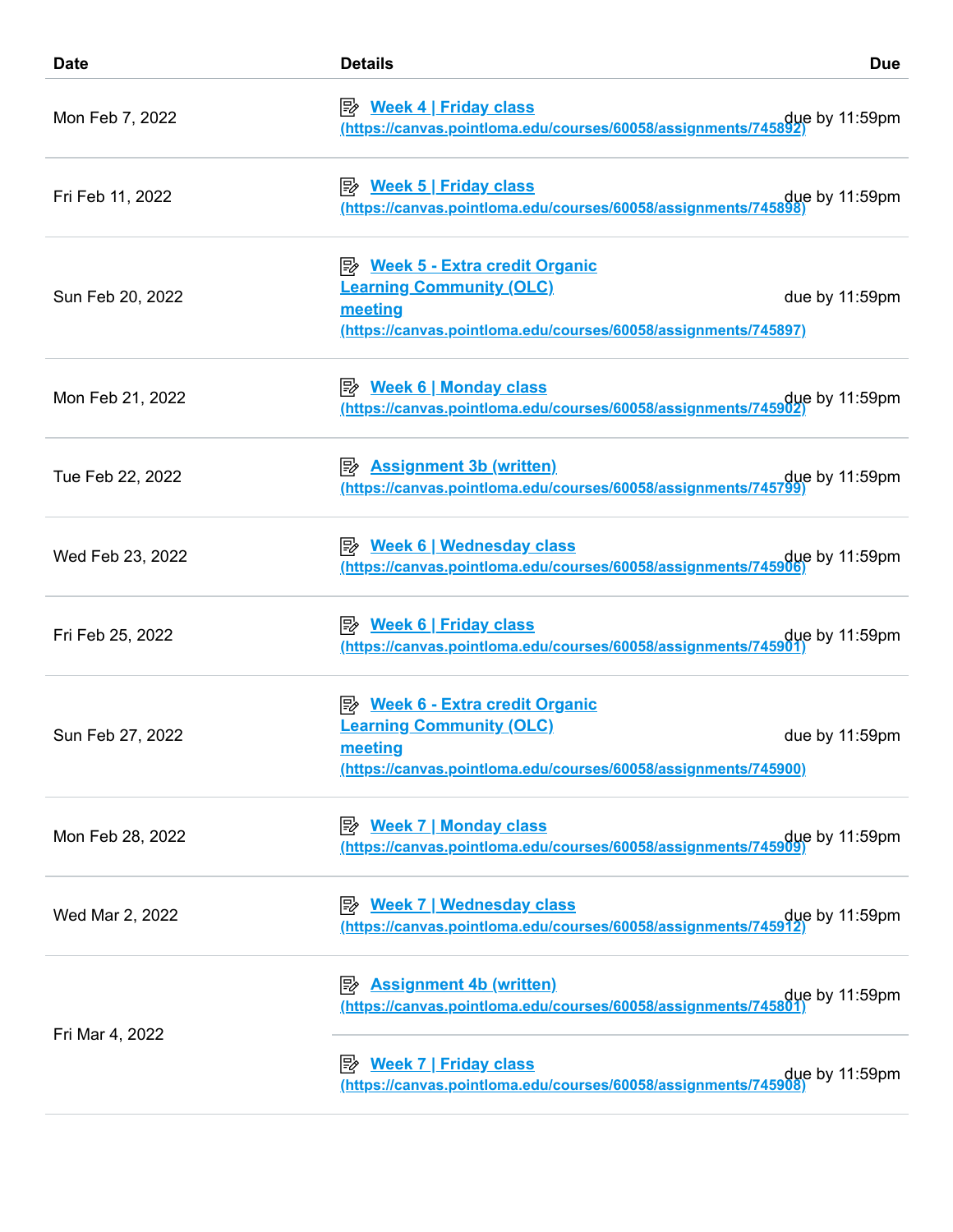| <b>Date</b>      | <b>Details</b>                                                                                                                                                | <b>Due</b>     |
|------------------|---------------------------------------------------------------------------------------------------------------------------------------------------------------|----------------|
| Sun Mar 6, 2022  | P <sup>2</sup> Week 7 - Extra credit Organic<br><b>Learning Community (OLC)</b><br>meeting<br>(https://canvas.pointloma.edu/courses/60058/assignments/745907) | due by 11:59pm |
| Wed Mar 9, 2022  | <b>Week 8   Wednesday class</b><br>due by 11:59pm due thttps://canvas.pointloma.edu/courses/60058/assignments/745917)                                         |                |
| Fri Mar 11, 2022 | <b>B</b> Week 8   Friday class<br>(https://canvas.pointloma.edu/courses/60058/assignments/745914)                                                             | due by 11:59pm |
| Sun Mar 13, 2022 | <b>E</b> Week 8 - Extra credit Organic<br><b>Learning Community (OLC)</b><br>meeting<br>(https://canvas.pointloma.edu/courses/60058/assignments/745913)       | due by 11:59pm |
| Mon Mar 14, 2022 | due by 11:59pm.<br><u>(https://canvas.pointloma.edu/courses/60058/assignments/745920)</u>                                                                     |                |
| Tue Mar 15, 2022 | <b>B</b> Assignment 5b (written)<br>due by 11:59pm<br><u>(https://canvas.pointloma.edu/courses/60058/assignments/745803)</u>                                  |                |
| Wed Mar 16, 2022 | P <sup>2</sup> Week 9   Wednesday class<br>due by 11:59pm<br>https://canvas.pointloma.edu/courses/60058/assignments/745923)                                   |                |
| Fri Mar 18, 2022 | due by 11:59pm due thttps://canvas.pointloma.edu/courses/60058/assignments/745919)                                                                            |                |
| Sun Mar 20, 2022 | <b>B</b> Week 9 - Extra credit Organic<br><b>Learning Community (OLC)</b><br>meeting<br>(https://canvas.pointloma.edu/courses/60058/assignments/745918)       | due by 11:59pm |
| Mon Mar 21, 2022 | <b>Week 10   Monday class</b><br>眕<br>due by 11:59pm due to the thes://canvas.pointloma.edu/courses/60058/assignments/745859)                                 |                |
| Fri Mar 25, 2022 | <u> ② Week 10   Friday class</u><br>due by 11:59pm <u>(https://canvas.pointIoma.edu/courses/60058/assignments/745858)</u>                                     |                |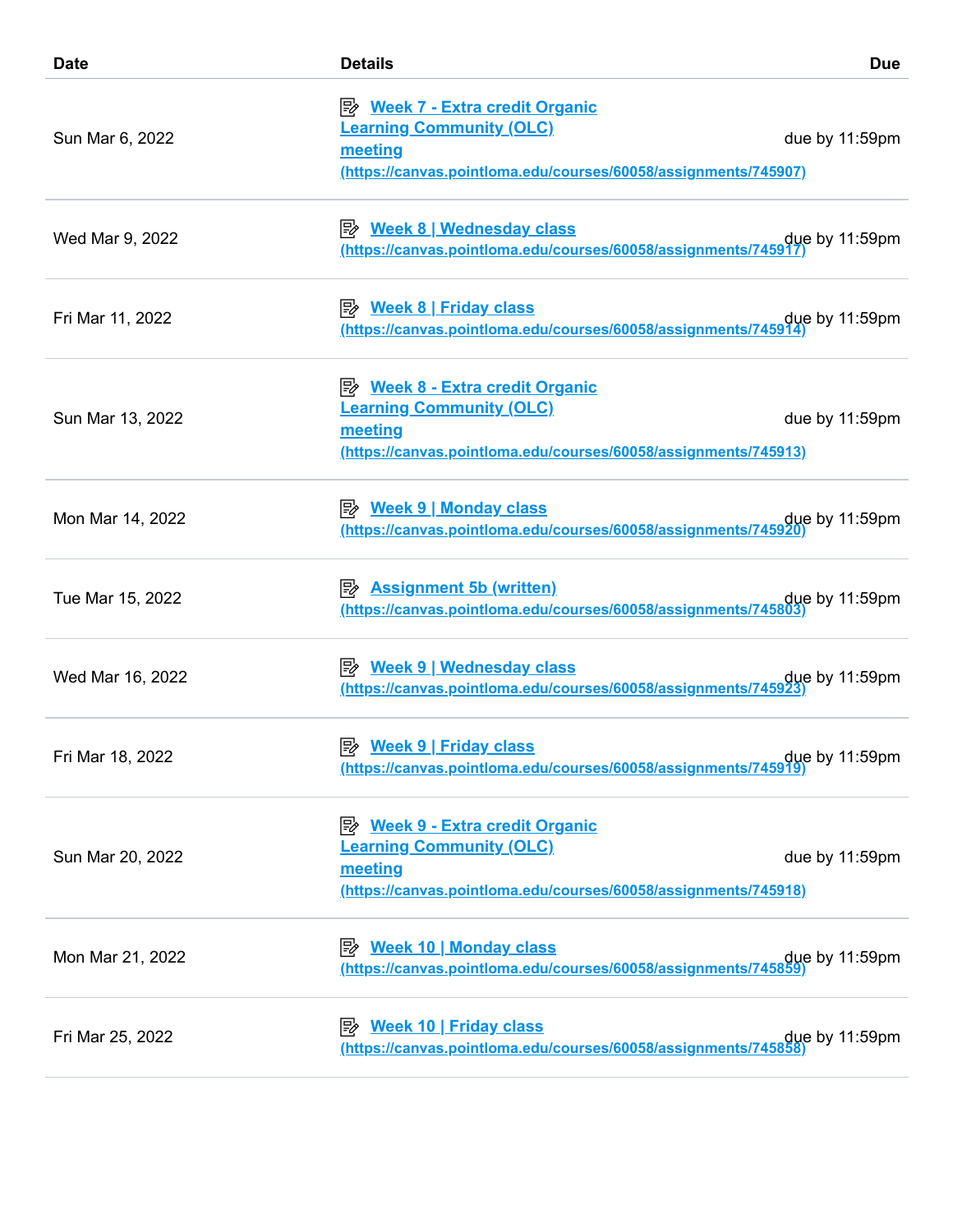| <b>Date</b>      | <b>Details</b>                                                                                                                                           | <b>Due</b>     |
|------------------|----------------------------------------------------------------------------------------------------------------------------------------------------------|----------------|
| Sun Mar 27, 2022 | <b>E</b> Week 10 - Extra credit Organic<br><b>Learning Community (OLC)</b><br>meeting<br>(https://canvas.pointloma.edu/courses/60058/assignments/745857) | due by 11:59pm |
| Wed Mar 30, 2022 | due by 11:59pm<br>https://canvas.pointloma.edu/courses/60058/assignments/745864)                                                                         |                |
| Fri Apr 1, 2022  | due by 11:59pm <u>(https://canvas.pointloma.edu/courses/60058/assignments/745862)</u>                                                                    |                |
| Sun Apr 3, 2022  | <b>B</b> Week 11 - Extra credit Organic<br><b>Learning Community (OLC)</b><br>meeting<br>(https://canvas.pointloma.edu/courses/60058/assignments/745861) | due by 11:59pm |
| Mon Apr 4, 2022  | due by 11:59pm.<br><u>(https://canvas.pointIoma.edu/courses/60058/assignments/745867)</u>                                                                |                |
| Wed Apr 6, 2022  | <b>B</b> Week 12   Wednesday class<br>due by 11:59pm<br>https://canvas.pointloma.edu/courses/60058/assignments/745870)                                   |                |
| Fri Apr 8, 2022  | <b>E</b> Week 12   Friday class<br>due by 11:59pm <u>(https://canvas.pointIoma.edu/courses/60058/assignments/745866)</u>                                 |                |
| Sun Apr 10, 2022 | <b>Learning Community (OLC)</b><br>meeting<br>(https://canvas.pointloma.edu/courses/60058/assignments/745865)                                            | due by 11:59pm |
| Mon Apr 11, 2022 | <u> <i>Week</i> 13   Monday class</u><br>due by 11:59pm.// <u>https://canvas.pointIoma.edu/courses/60058/assignments/745873</u>                          |                |
| Wed Apr 20, 2022 | <b>E</b> <u>Week 13   Wednesday class</u><br>due by 11:59pm<br>https://canvas.pointloma.edu/courses/60058/assignments/745875)                            |                |
| Fri Apr 22, 2022 | <b>B</b> Assignment 8b (written)<br>due by 11:59pm<br><u>(https://canvas.pointloma.edu/courses/60058/assignments/745807)</u>                             |                |
|                  | <b>B</b> Week 13   Friday class<br>due by 11:59pm.<br><u>(https://canvas.pointloma.edu/courses/60058/assignments/745872)</u>                             |                |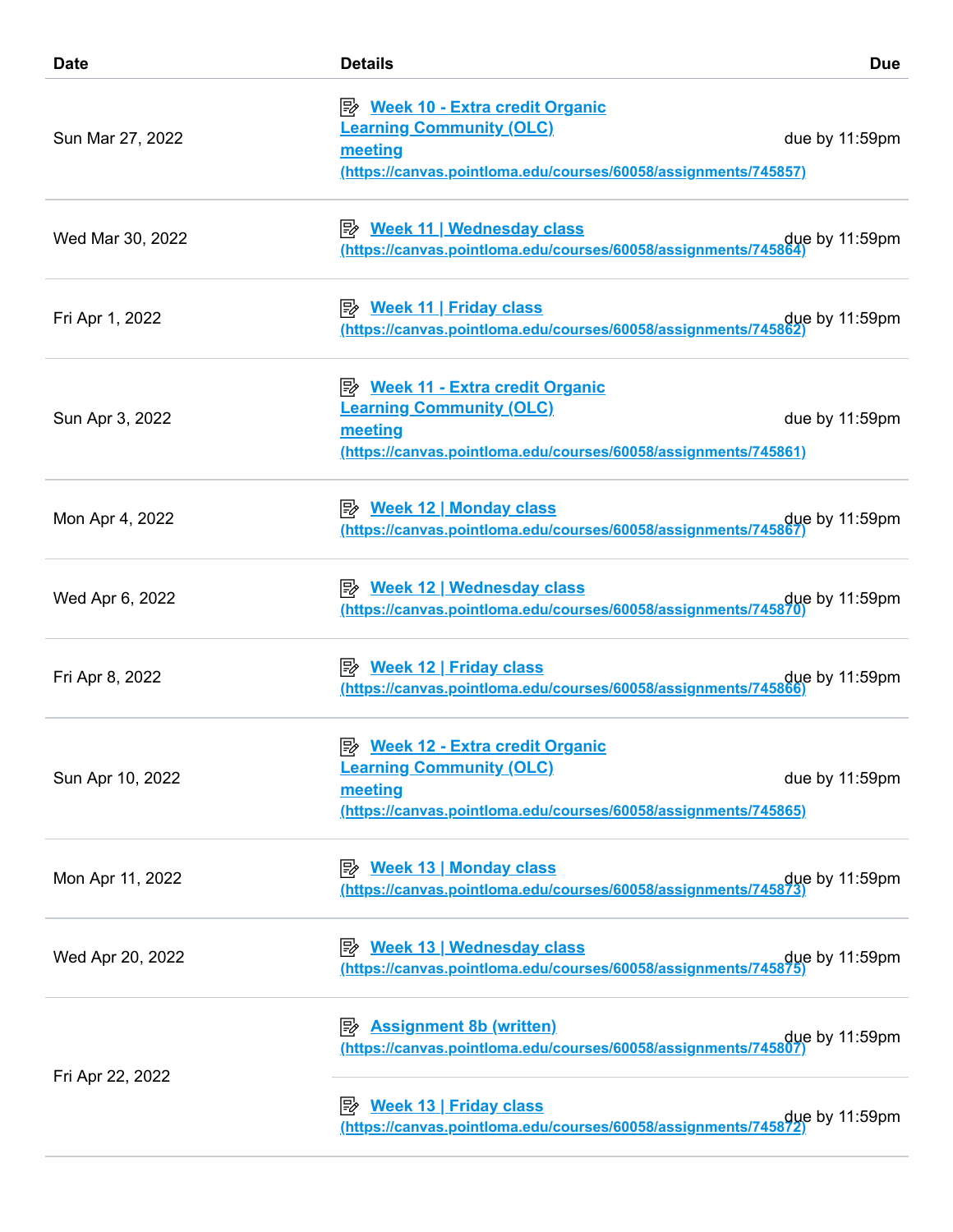| <b>Date</b>      | <b>Details</b>                                                                                                                                                  | <b>Due</b>     |
|------------------|-----------------------------------------------------------------------------------------------------------------------------------------------------------------|----------------|
| Sun Apr 24, 2022 | <b>E</b> Week 13 - Extra credit Organic<br><b>Learning Community (OLC)</b><br>meeting<br><u>(https://canvas.pointloma.edu/courses/60058/assignments/745871)</u> | due by 11:59pm |
| Mon Apr 25, 2022 | due by 11:59pm.// <u>https://canvas.pointIoma.edu/courses/60058/assignments/745878</u>                                                                          |                |
| Thu Apr 28, 2022 | <b>E</b> IDEA evaluation for CHE2096<br>due by 11:59pm due thttps://canvas.pointloma.edu/courses/60058/assignments/745814)                                      |                |
| Fri Apr 29, 2022 | <b>E</b> Week 14 - Extra credit Organic<br><b>Learning Community (OLC)</b><br>meeting<br>(https://canvas.pointloma.edu/courses/60058/assignments/745876)        | due by 11:59pm |
|                  | (https://canvas.pointloma.edu/courses/60058/assignments/74587)                                                                                                  | due by 11:59pm |
| Mon May 2, 2022  | <b><i>B</i></b> Final Exam<br>due by 4:30pm <u>(https://canvas.pointloma.edu/courses/60058/assignments/745813)</u>                                              |                |
|                  | <b>B</b> Exam 1: Chapters 12, 15, 16<br><u>(6th ed. 12-14)</u><br>(https://canvas.pointloma.edu/courses/60058/assignments/745809)                               |                |
|                  | <b>Exam 2: Chapters 17-20.8 (5th</b><br>零<br>$ed$<br>(https://canvas.pointloma.edu/courses/60058/assignments/745810)                                            |                |
|                  | <b>B</b> Exam 3: Chapters 20.9-21, 26<br>(https://canvas.pointloma.edu/courses/60058/assignments/745811)                                                        |                |
|                  | <u> <sub>Exam</sub> 4: Chapters 22-24</u><br>(https://canvas.pointloma.edu/courses/60058/assignments/745812)                                                    |                |
|                  | <b>Intro Problems 12</b><br>眕<br>(https://canvas.pointloma.edu/courses/60058/assignments/745817)                                                                |                |
|                  | (https://canvas.pointloma.edu/courses/60058/assignments/745819)                                                                                                 |                |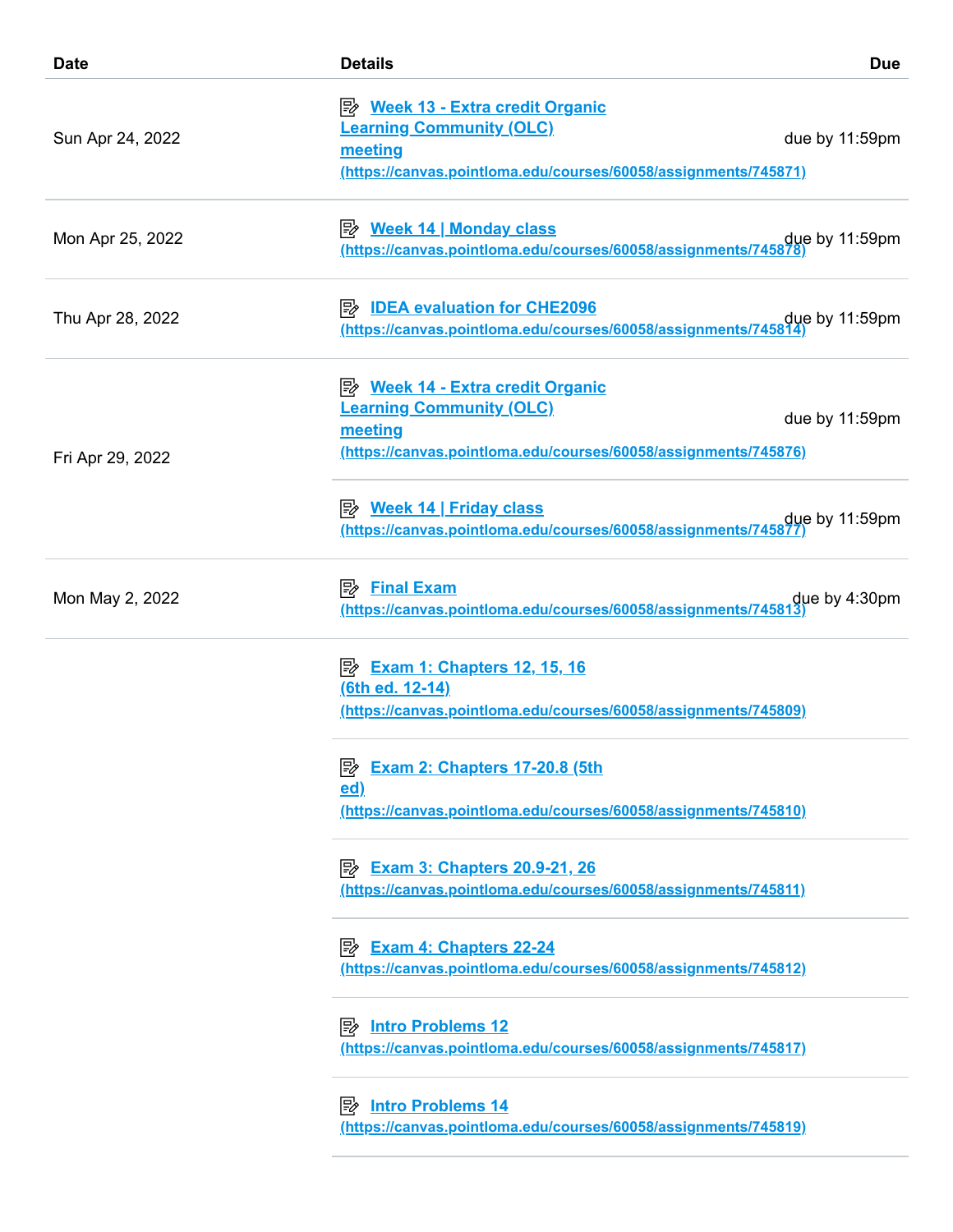**Intro Problems 15**

**[\(https://canvas.pointloma.edu/courses/60058/assignments/745820\)](https://canvas.pointloma.edu/courses/60058/assignments/745820)**

 **Intro Problems 17 [\(https://canvas.pointloma.edu/courses/60058/assignments/745822\)](https://canvas.pointloma.edu/courses/60058/assignments/745822)**

 **Intro Problems 18 [\(https://canvas.pointloma.edu/courses/60058/assignments/745823\)](https://canvas.pointloma.edu/courses/60058/assignments/745823)**

 **Intro Problems 19 [\(https://canvas.pointloma.edu/courses/60058/assignments/745824\)](https://canvas.pointloma.edu/courses/60058/assignments/745824)**

 **Intro Problems 20 [\(https://canvas.pointloma.edu/courses/60058/assignments/745826\)](https://canvas.pointloma.edu/courses/60058/assignments/745826)**

 **Intro Problems 21 [\(https://canvas.pointloma.edu/courses/60058/assignments/745827\)](https://canvas.pointloma.edu/courses/60058/assignments/745827)**

 **Intro Problems 22 [\(https://canvas.pointloma.edu/courses/60058/assignments/745828\)](https://canvas.pointloma.edu/courses/60058/assignments/745828)**

 **Intro Problems 23 [\(https://canvas.pointloma.edu/courses/60058/assignments/745829\)](https://canvas.pointloma.edu/courses/60058/assignments/745829)**

 **Intro Problems 24 [\(https://canvas.pointloma.edu/courses/60058/assignments/745830\)](https://canvas.pointloma.edu/courses/60058/assignments/745830)**

 **Intro Problems 25 [\(https://canvas.pointloma.edu/courses/60058/assignments/745831\)](https://canvas.pointloma.edu/courses/60058/assignments/745831)**

 **Intro Problems 27 [\(https://canvas.pointloma.edu/courses/60058/assignments/745833\)](https://canvas.pointloma.edu/courses/60058/assignments/745833)**

 **Intro Problems 28 [\(https://canvas.pointloma.edu/courses/60058/assignments/745834\)](https://canvas.pointloma.edu/courses/60058/assignments/745834)**

 **Intro Problems 30 [\(https://canvas.pointloma.edu/courses/60058/assignments/745837\)](https://canvas.pointloma.edu/courses/60058/assignments/745837)**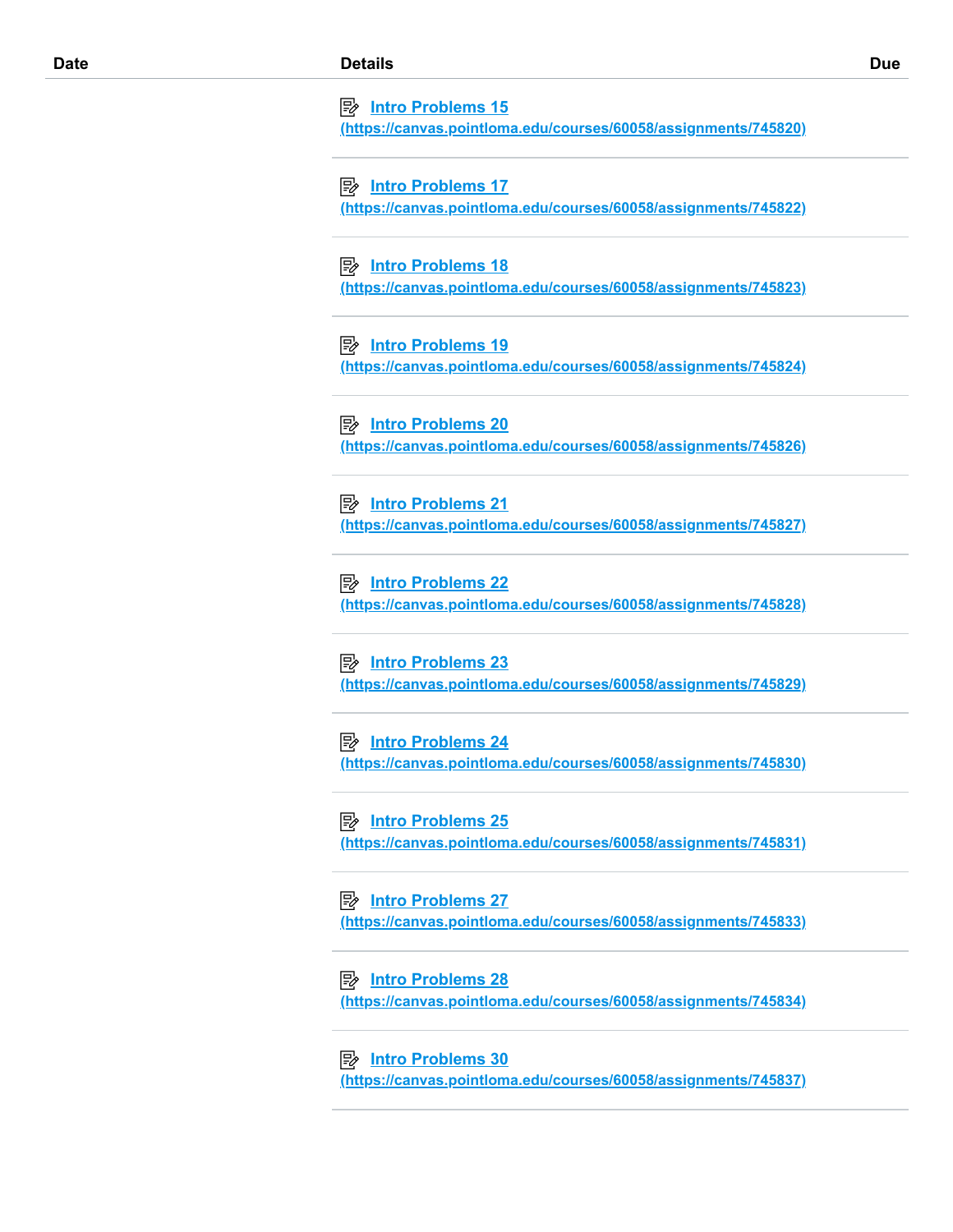**Intro Problems 31**

**[\(https://canvas.pointloma.edu/courses/60058/assignments/745838\)](https://canvas.pointloma.edu/courses/60058/assignments/745838)**

 **Intro Problems 32 [\(https://canvas.pointloma.edu/courses/60058/assignments/745839\)](https://canvas.pointloma.edu/courses/60058/assignments/745839)**

 **Intro Problems 33 [\(https://canvas.pointloma.edu/courses/60058/assignments/745840\)](https://canvas.pointloma.edu/courses/60058/assignments/745840)**

 **Intro Problems 34 [\(https://canvas.pointloma.edu/courses/60058/assignments/745841\)](https://canvas.pointloma.edu/courses/60058/assignments/745841)**

 **Intro Problems 35 [\(https://canvas.pointloma.edu/courses/60058/assignments/745842\)](https://canvas.pointloma.edu/courses/60058/assignments/745842)**

 **Intro Problems 36 [\(https://canvas.pointloma.edu/courses/60058/assignments/745843\)](https://canvas.pointloma.edu/courses/60058/assignments/745843)**

*<u>B</u>* Intro Problems 6 **[\(https://canvas.pointloma.edu/courses/60058/assignments/745846\)](https://canvas.pointloma.edu/courses/60058/assignments/745846)**

 **Intro Problems 7 [\(https://canvas.pointloma.edu/courses/60058/assignments/745847\)](https://canvas.pointloma.edu/courses/60058/assignments/745847)**

 **Intro Problems 9 [\(https://canvas.pointloma.edu/courses/60058/assignments/745849\)](https://canvas.pointloma.edu/courses/60058/assignments/745849)**

**<u> 图 Quiz: Oxidation & Reduction</u> [\(https://canvas.pointloma.edu/courses/60058/assignments/745851\)](https://canvas.pointloma.edu/courses/60058/assignments/745851)**

 **Week 10 | Video 1: Acetals, hemiacetals, imines & enamines [\(https://canvas.pointloma.edu/courses/60058/assignments/745860\)](https://canvas.pointloma.edu/courses/60058/assignments/745860)**

 **Week 11 | Video 1: Reactions of carboxylic acid derivatives [\(https://canvas.pointloma.edu/courses/60058/assignments/745863\)](https://canvas.pointloma.edu/courses/60058/assignments/745863)**

 **Week 12 | Video 1: Enolate ions & keto-enol tautomerization [\(https://canvas.pointloma.edu/courses/60058/assignments/745868\)](https://canvas.pointloma.edu/courses/60058/assignments/745868)**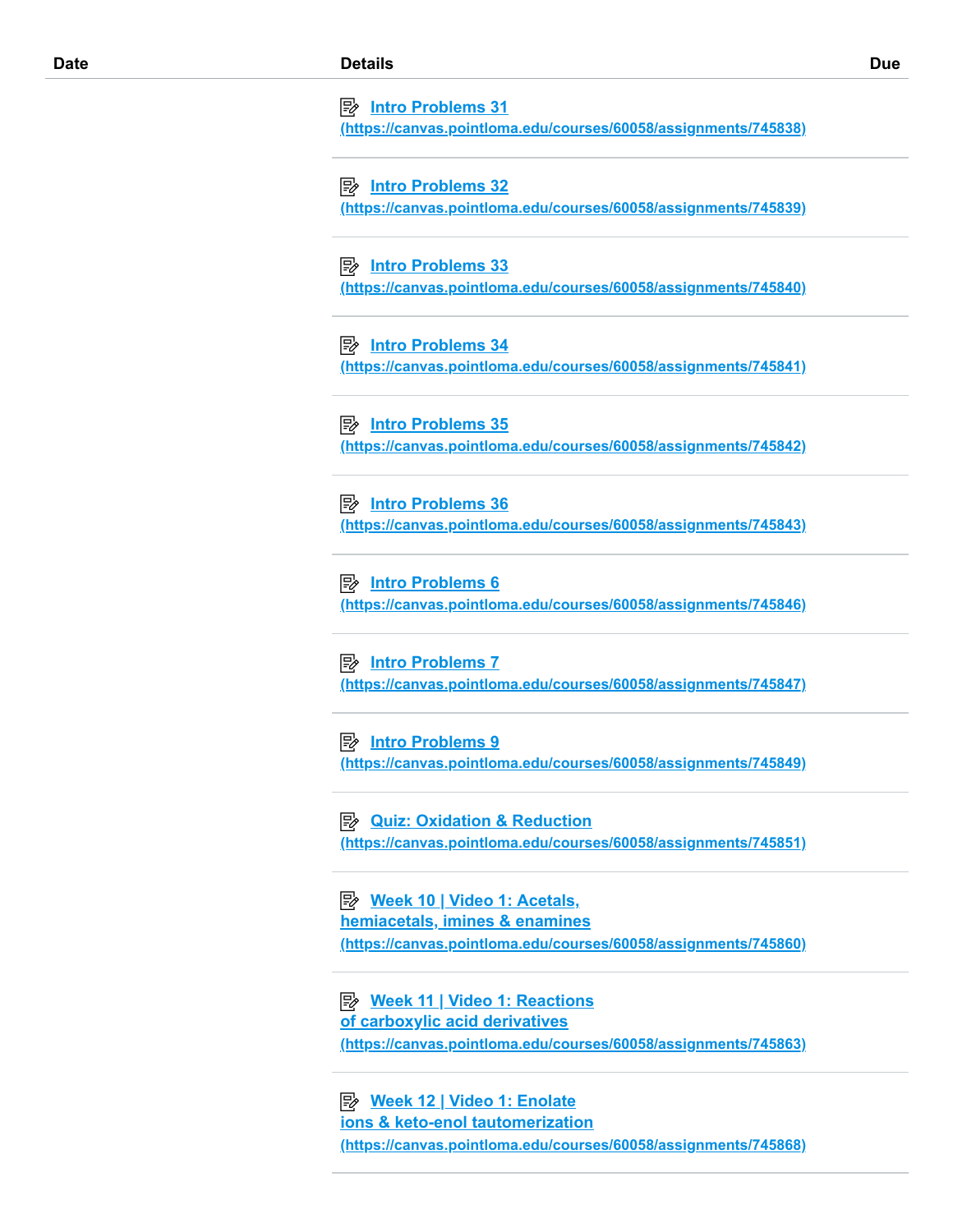**Week 12 | Video 2: Kinetic & thermodynamic enolates [\(https://canvas.pointloma.edu/courses/60058/assignments/745869\)](https://canvas.pointloma.edu/courses/60058/assignments/745869)**

 **Week 13 | Video 1: The Claisen Reaction [\(https://canvas.pointloma.edu/courses/60058/assignments/745874\)](https://canvas.pointloma.edu/courses/60058/assignments/745874)**

 **Week 14 | Video 1: Carbohydrates and Fischer projections [\(https://canvas.pointloma.edu/courses/60058/assignments/745879\)](https://canvas.pointloma.edu/courses/60058/assignments/745879)**

 **Week 14 | Video 2: Finishing up carbohydrates handout [\(https://canvas.pointloma.edu/courses/60058/assignments/745880\)](https://canvas.pointloma.edu/courses/60058/assignments/745880)**

**<u> 图 Week 2 | Video 2: Reaction</u> types in organic chemistry [\(https://canvas.pointloma.edu/courses/60058/assignments/745884\)](https://canvas.pointloma.edu/courses/60058/assignments/745884)**

 **Week 3 | Video 1: Allylic bromination & alkene addition [\(https://canvas.pointloma.edu/courses/60058/assignments/745888\)](https://canvas.pointloma.edu/courses/60058/assignments/745888)**

 **Week 3 | Video 2: Tips for drawing resonance structures [\(https://canvas.pointloma.edu/courses/60058/assignments/745889\)](https://canvas.pointloma.edu/courses/60058/assignments/745889)**

 **Week 4 | Video 1: Tips for drawing the Diels-Alder product [\(https://canvas.pointloma.edu/courses/60058/assignments/745894\)](https://canvas.pointloma.edu/courses/60058/assignments/745894)**

 **Week 4 | Video 2: Rules for counting pi electrons [\(https://canvas.pointloma.edu/courses/60058/assignments/745895\)](https://canvas.pointloma.edu/courses/60058/assignments/745895)**

 **Week 5 | Video 1: Electrophilic Aromatic Substitution (EArS) [\(https://canvas.pointloma.edu/courses/60058/assignments/745899\)](https://canvas.pointloma.edu/courses/60058/assignments/745899)**